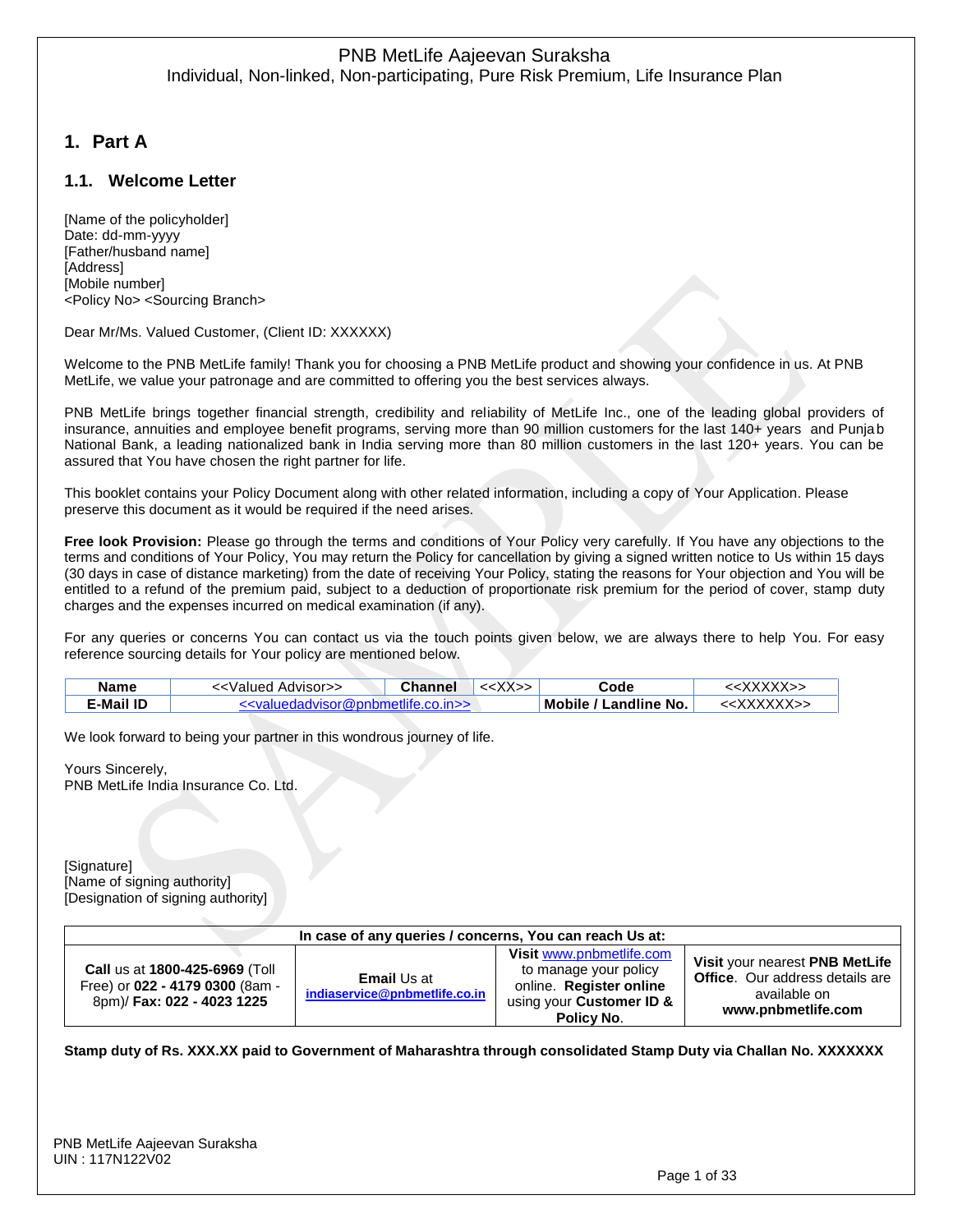# **1.2. Policy Preamble**

### **PNB MetLife Aajeevan Suraksha**

Individual, Non-linked, Non-participating, Pure Risk Premium, Life Insurance Plan

This is a contract of insurance between You and PNB MetLife India Insurance Company Limited. This contract of insurance has been enacted on receipt of the premium deposit and is based on the details in the Application received together with the other information, documentation and declarations received from You for effecting a life insurance contract on the life of the person named in the Schedule below.

We agree to pay the benefits under this Policy on the occurrence of the insured event described in Part C of this Policy, subject to the terms and conditions of the Policy.

#### **On examination of the Policy, if You notice any mistake or error, please return the Policy document to Us in order that We may rectify it.**

Signed by and on behalf of PNB MetLife India Insurance Company Limited

[Signature] [Name of signing authority] [Designation of signing authority]

### **1.3. Policy Schedule**

|                              | Name of the Plan   | <b>PNB MetLife Aajeevan Suraksha</b>                                              |                         |                          |  |  |
|------------------------------|--------------------|-----------------------------------------------------------------------------------|-------------------------|--------------------------|--|--|
|                              | Nature of the Plan | Individual, Non-linked, Non-participating, Pure Risk Premium, Life Insurance Plan |                         |                          |  |  |
|                              | UIN                | 117N122V02                                                                        |                         |                          |  |  |
| <b>Application</b><br>number |                    | <b>Policy</b><br>number                                                           | Date of<br><b>Issue</b> | <b>Issuing</b><br>office |  |  |

#### **1. Details of the Policyholder and Life Assured**

| <b>Name of Policyholder</b>                | Gender            | Date of Birth |  |  |  |
|--------------------------------------------|-------------------|---------------|--|--|--|
| <b>Name of Life Assured</b>                | Gender            | Date of Birth |  |  |  |
| Address of<br>Policyholder                 |                   |               |  |  |  |
| <b>Address of Life</b><br><b>Assured</b>   |                   |               |  |  |  |
| <b>Telephone Number</b>                    |                   |               |  |  |  |
| <b>Mobile Number</b>                       |                   |               |  |  |  |
| Age admitted of the<br><b>Life Assured</b> | <yes no=""></yes> |               |  |  |  |

| Is Benefit Option 2 -<br>Life Partner benefit<br>option chosen? |        | < <yes no="">&gt; If 'Yes', the following details to be filled</yes> |  |  |  |
|-----------------------------------------------------------------|--------|----------------------------------------------------------------------|--|--|--|
| Name of the Second<br>Life (Spouse)                             | Gender | Date of Birth<br>(Spouse)                                            |  |  |  |
| <b>Proof of identification</b>                                  |        |                                                                      |  |  |  |
| Age admitted of the<br><b>Second Life (Spouse)</b>              |        | <yes no=""></yes>                                                    |  |  |  |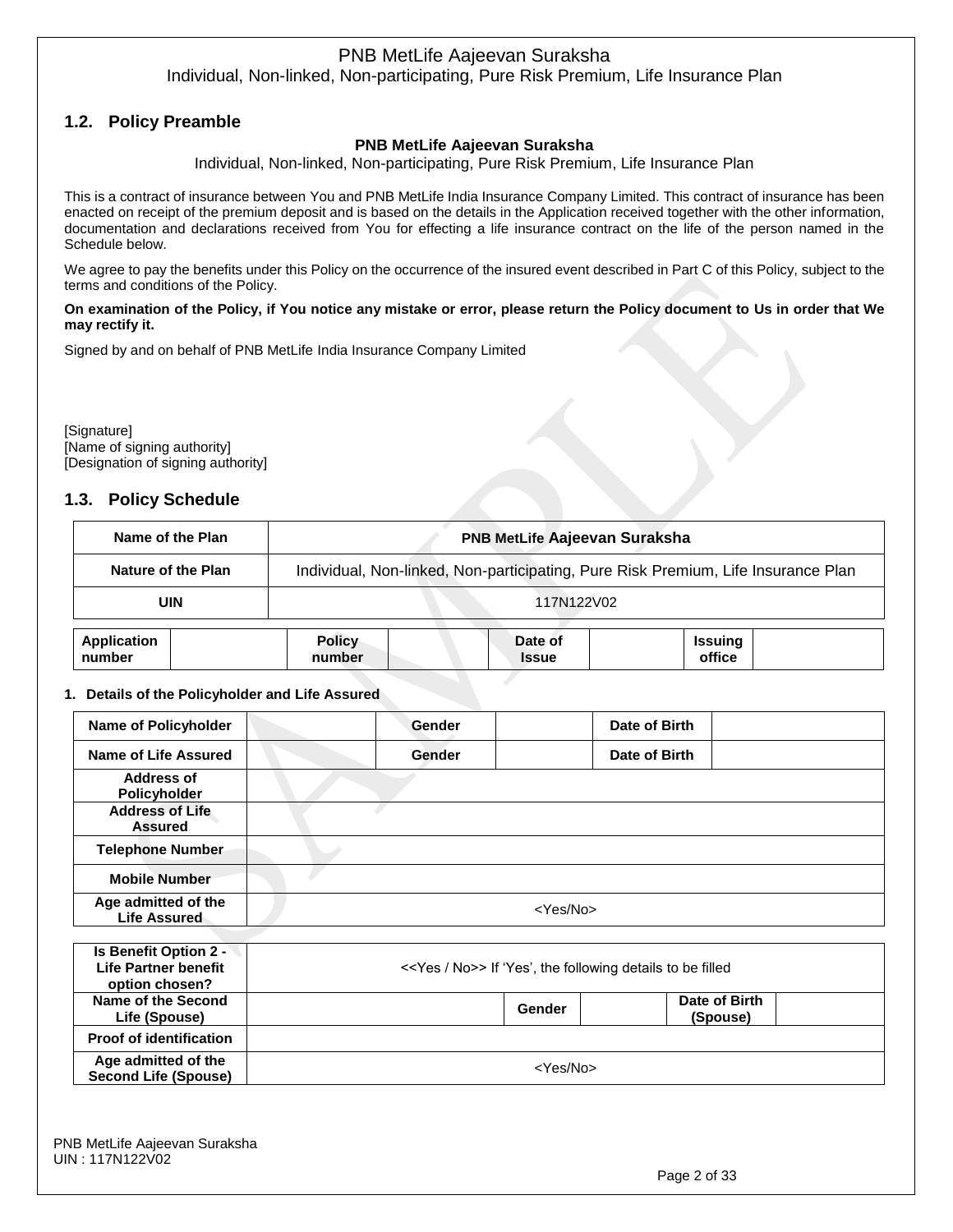#### **2. Policy Benefits**

| Sum and Option 2 - Life Partner                                                                                  | <b>Basic Sum Assured (Life Assured</b><br>or First Life) for Option 1 - Lump | Rs. <                                                                                          |                           |  |  |
|------------------------------------------------------------------------------------------------------------------|------------------------------------------------------------------------------|------------------------------------------------------------------------------------------------|---------------------------|--|--|
| <b>Basic Sum Assured of Second Life</b><br>(Spouse)<br>(Only for Option 2 - Life Partner)                        |                                                                              | Rs. <>, payable in lump sum to the Nominee in case of death                                    |                           |  |  |
| <b>Fixed Benefit Amount (Lump Sum)</b><br>for Option 3 - Fixed Income and<br><b>Option 4 - Increasing Income</b> |                                                                              | Rs. <                                                                                          |                           |  |  |
| <b>Monthly Income amount</b><br>(Only for Option 3 - Fixed Income<br>Rs. <<br>and Option 4 – Increasing Income^) |                                                                              |                                                                                                |                           |  |  |
| Date on which Survival Benefits/<br>Value are payable                                                            |                                                                              | N/A                                                                                            |                           |  |  |
| <b>Cover option</b>                                                                                              |                                                                              | < <fixed cover="" life="" term="" whole="">&gt;</fixed>                                        |                           |  |  |
|                                                                                                                  | <b>Benefit Options:</b>                                                      | <b>Benefit Details</b>                                                                         | Option<br><b>Selected</b> |  |  |
|                                                                                                                  | Benefit Option 1 -<br><b>Lump Sum</b>                                        | Lump sum amount payable                                                                        | < <yes no="">&gt;</yes>   |  |  |
| How Death /<br><b>Terminal</b>                                                                                   | <b>Benefit Option 2 -</b><br>Life partner*                                   | Lump sum amount payable for First Life and Second Life                                         | < <yes no="">&gt;</yes>   |  |  |
| <b>Illness Benefit</b><br>will be paid?                                                                          | <b>Benefit Option 3-</b><br><b>Fixed income</b>                              | Fixed Benefit amount as lump sum + Level Monthly Income<br>payable monthly for 120 months      | < <yes no="">&gt;</yes>   |  |  |
|                                                                                                                  | <b>Benefit Option 4-</b><br><b>Increasing Income</b>                         | Fixed Benefit amount as lump sum + Increasing Monthly Income<br>payable monthly for 120 months | < <yes no="">&gt;</yes>   |  |  |
| <b>Return of Premiums*</b>                                                                                       |                                                                              | < <yes no="">&gt;</yes>                                                                        |                           |  |  |

**\*Available only with "Fixed Term Cover" Option.**

**^ For 'Increasing Income Option' Monthly Income shown above is applicable for first Policy Year and will increase every year as per details mentioned under Clause 3.1.**

#### **3. Rider Details**

| Rider Name                         | Sum<br>Assured<br>(Rs.) | Policy Term<br>(vears) | Premium<br>Paying<br>Term<br>(vears) | Installment<br>Premium<br>(Rs.) | Goods<br>and<br>Services<br>tax $(Rs)^*$ | Total<br>Installment<br>Premium<br>(Rs) | Annualized<br>Premium<br>(Rs) |
|------------------------------------|-------------------------|------------------------|--------------------------------------|---------------------------------|------------------------------------------|-----------------------------------------|-------------------------------|
| < <rider 1="" name="">&gt;</rider> |                         |                        |                                      |                                 |                                          |                                         |                               |
| < <rider 2="" name="">&gt;</rider> |                         |                        |                                      |                                 |                                          |                                         |                               |

#### **4. Contract Details**

| <b>Premium Payment Option</b> |         | <b>Premium Payment Term</b> |
|-------------------------------|---------|-----------------------------|
| Single Pay                    | Yes/No  | <b>NA</b>                   |
| Limited Pay                   | Yes /No | < <ppt>&gt; years</ppt>     |
| Regular Pay                   | Yes /No | $\lt$ >> years              |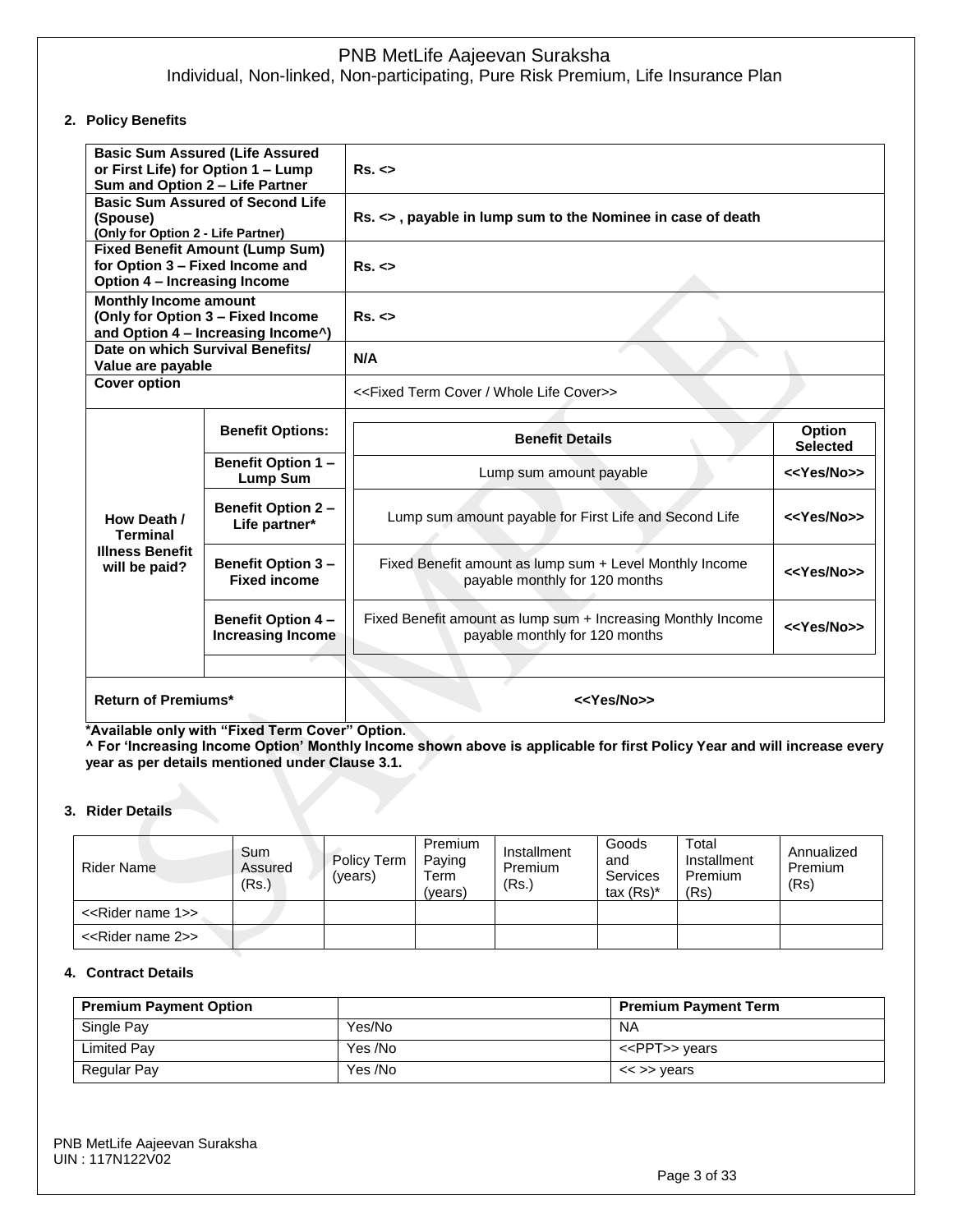| Date of Commencement of risk   | $<<$ DD MM YY $>>$    | <b>Premium Due Date</b>                                      | $<<$ DD MM YY $>>$      |  |
|--------------------------------|-----------------------|--------------------------------------------------------------|-------------------------|--|
| Date of Commencement of Policy | $<<$ DD MM YY $>>$    |                                                              |                         |  |
| <b>Policy Anniversary date</b> | $<<$ DD MM YY $>>$    | <b>Single Premium</b>                                        | $Rs.<\ll>>$             |  |
| <b>Policy Currency</b>         | INR (Indian Rupee)    | Last Instalment Premium due date                             | $<<$ DD MM YY $>>$      |  |
| <b>Maturity Date</b>           | $<<$ DD MM YY $>>$    | Instalment Premium (excl. taxes)                             | $Rs.<\ll>>$             |  |
|                                |                       | GST* (applicable taxes)                                      | $Rs. < \llgt>$          |  |
| <b>Policy Term</b>             | < <pt>&gt; years</pt> | Total Instalment Premium (incl. of<br>extra premium & taxes) | $Rs. < \Leftrightarrow$ |  |

**\*Goods & Services tax**

#### **5. Details of Agent/Intermediary/ Sales Personnel**

**Special provisions/options (if any)**

| <b>Name</b>                        |  |
|------------------------------------|--|
| <b>License/Registration number</b> |  |
| <b>Phone number</b>                |  |
| <b>Address</b>                     |  |
| <b>Email address</b>               |  |
|                                    |  |

#### **6. Nominee details**

| Name(s) of the Nominee               | <b>Relationship with Life</b><br><b>Assured</b> | Share(s) %                      |
|--------------------------------------|-------------------------------------------------|---------------------------------|
| < <name nominee="" of="">&gt;</name> | < <relation>&gt;</relation>                     | < <percentage>&gt;</percentage> |
| 2                                    |                                                 |                                 |
| $\mathbf{3}^{\circ}$                 |                                                 |                                 |
| $\overline{4}$                       |                                                 |                                 |

#### **7. Appointee details (Only in case Nominee is less than 18 years of Age)**

| Appointee name                          | <b>Relationship with</b><br><b>Nominee</b> | Age               |
|-----------------------------------------|--------------------------------------------|-------------------|
| < <name appointee="" off="">&gt;</name> | < <relation>&gt;</relation>                | < <age>&gt;</age> |

#### **8. E-Policy Document**

Your soft copy of Policy Document is available in the customer portal. You can access through **www.pnbmetlife.com** > **Customer login** > **Provide user ID and password** (for existing customer), else click **New User** (for new customer)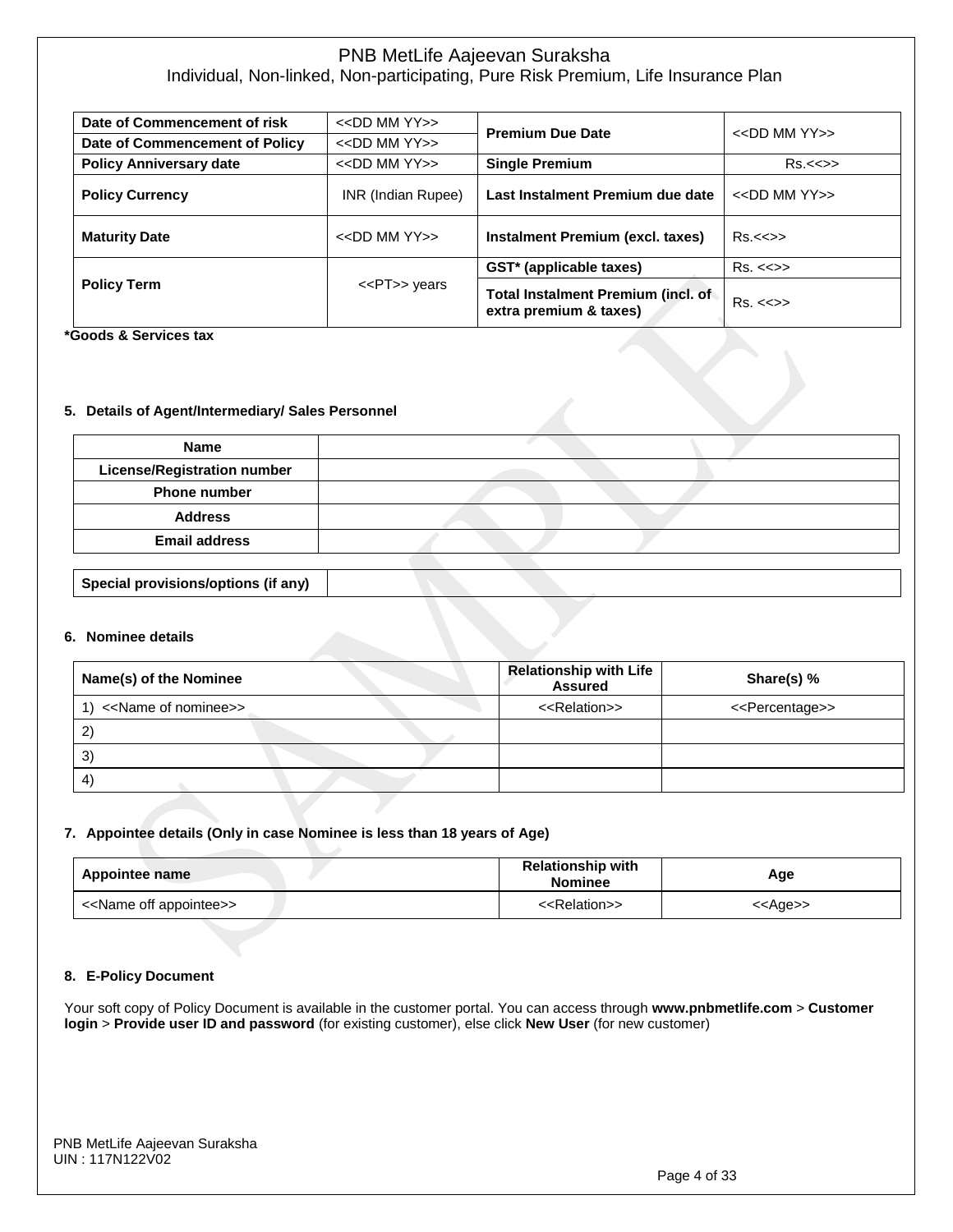# **Key Feature Document**

### **Key benefits**

| <b>Cover Option</b><br>(to be chosen<br>at inception)         | • Fixed Term Cover<br>• Whole Life Cover                                                                                                                                                                     |                                                                                                                                                                                                                                                                                                                                                                                                                                                                                                                                                                                                                                                                                                                                                                                                                                                                                                                                                                                                                                                                                                                                                     |  |
|---------------------------------------------------------------|--------------------------------------------------------------------------------------------------------------------------------------------------------------------------------------------------------------|-----------------------------------------------------------------------------------------------------------------------------------------------------------------------------------------------------------------------------------------------------------------------------------------------------------------------------------------------------------------------------------------------------------------------------------------------------------------------------------------------------------------------------------------------------------------------------------------------------------------------------------------------------------------------------------------------------------------------------------------------------------------------------------------------------------------------------------------------------------------------------------------------------------------------------------------------------------------------------------------------------------------------------------------------------------------------------------------------------------------------------------------------------|--|
| <b>Benefit options</b><br>(to be chosen<br>at inception)      | Four options are available with this plan:<br>Option 1 - Lump Sum<br>Option 2 - Life Partner (available only with Fixed Term Cover)<br><b>Option 3 - Fixed Income</b><br><b>Option 4 - Increasing Income</b> |                                                                                                                                                                                                                                                                                                                                                                                                                                                                                                                                                                                                                                                                                                                                                                                                                                                                                                                                                                                                                                                                                                                                                     |  |
|                                                               | Option 1 - Lump Sum,<br>lump sum amount under this Option 1.<br>table below:                                                                                                                                 | If this Option 1 is in force, then the Sum Assured on Death shall be payable as a lump sum amount on the<br>first occurrence of Death of the Life Assured or diagnosis of Terminal Illness of the Life Assured before the<br>end of the Policy Term and when the Policy is in In-force Status. The Benefit option, once chosen, cannot be<br>altered during the Policy Term. The Policy immediately and automatically terminates with the payment of the<br>Option 2 - Life Partner (available only with Fixed Term Cover), and if the Basic Sum Assured of the First Life<br>is greater than or equal to Rs.50 lakhs), Payment under this Option 2 shall be made in accordance with the                                                                                                                                                                                                                                                                                                                                                                                                                                                            |  |
| Death or<br>diagnosis of<br><b>Terminal</b><br><b>Illness</b> | On first occurrence of death or<br>diagnosis of Terminal Illness for<br>the First Life                                                                                                                       | Sum Assured on Death in respect of the First Life is payable<br>$\bullet$<br>as a lump sum amount if the First Life's death/diagnosis of<br>Terminal Illness occurs before the end of the Policy Term<br>and when the Policy is in In-force Status.<br>The Policy continues with future Installment premium that<br>$\bullet$<br>would otherwise have been payable under the Policy, if any,<br>being waived for the remainder of the Premium Payment<br>Term*.<br>On subsequent occurrence of death or diagnosis of Terminal<br>Illness of the Second Life before the end of the Policy Term<br>and when the Policy is in In-force Status, the Sum Assured<br>on Death in respect of Second Life is payable as a lump sum<br>amount and the Policy will immediately and automatically<br>terminate.<br>*Waiver of Premiums benefit will not be applicable for Single<br>Premium policies.<br>Sum Assured on Death in respect of the Second Life is<br>$\bullet$<br>payable as a lump sum amount if the Second Life's<br>death/diagnosis of Terminal Illness occurs before the end of<br>the Policy Term and when the Policy is in In-force Status. |  |
|                                                               | On first occurrence of death or<br>diagnosis of Terminal Illness for<br>the Second Life preceding the<br><b>First Life</b>                                                                                   | The Policy shall continue with reduced Installment Premiums<br>$\bullet$<br>specified by Us for the remainder of the Policy Term with<br>respect to First life.^<br>On subsequent occurrence of death or diagnosis of Terminal<br>$\bullet$<br>Illness of the First Life before the end of the Policy Term and<br>when the Policy is in In-force Status, the Sum Assured on<br>Death in respect of First Life is payable as a lump sum<br>amount and the Policy will immediately and automatically<br>terminate.<br>^Reduction of Premiums with respect to the First Life will not<br>be applicable for Single Premium policies.                                                                                                                                                                                                                                                                                                                                                                                                                                                                                                                    |  |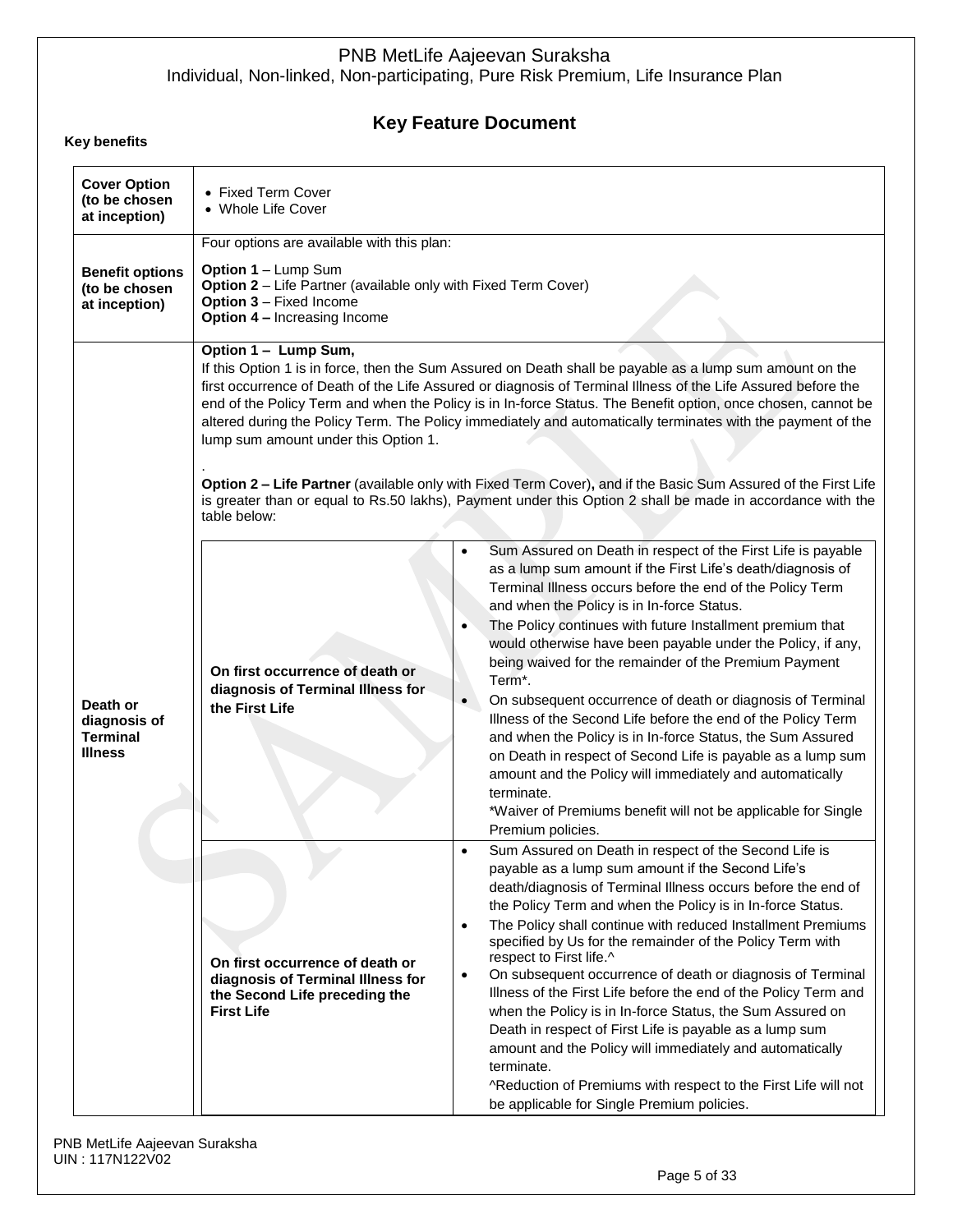|                                                                                                                                                                                                                                                                                                                                                                                                                                                                                                                                                                                                                                                                                                                                                                                                                                          | Sum Assured on Death in respect of both the First Life and<br>On first occurrence of death or<br>the Second Life will be payable as lump sum amount if the<br>diagnosis of Terminal Illness of<br>death/diagnosis of Terminal Illness occurs before the end of<br>both the lives simultaneously<br>the Policy Term and when the Policy is in In-force Status and<br>the Policy will immediately and automatically terminated.                                                                                                                                                                                                                                                                                                                                                                                                                                                                      |  |
|------------------------------------------------------------------------------------------------------------------------------------------------------------------------------------------------------------------------------------------------------------------------------------------------------------------------------------------------------------------------------------------------------------------------------------------------------------------------------------------------------------------------------------------------------------------------------------------------------------------------------------------------------------------------------------------------------------------------------------------------------------------------------------------------------------------------------------------|----------------------------------------------------------------------------------------------------------------------------------------------------------------------------------------------------------------------------------------------------------------------------------------------------------------------------------------------------------------------------------------------------------------------------------------------------------------------------------------------------------------------------------------------------------------------------------------------------------------------------------------------------------------------------------------------------------------------------------------------------------------------------------------------------------------------------------------------------------------------------------------------------|--|
| Option 3 - Fixed Income,<br>If this Option 3 is in force, then Sum Assured on Death shall be payable on first occurrence of Death or<br>diagnosis of Terminal Illness of the Life Assured before the end of the Policy Term and when the Policy is in<br>In-force Status.<br>Benefit payable shall be equal to 100% lump sum amount payable immediately plus fixed Monthly Income<br>payable in instalments. The Monthly Income amount will be payable by Us in every calendar month following<br>the date of death or diagnosis of Terminal Illness for a period of 120 months. Lump sum payable is equal to<br>100 times of Monthly Income chosen at the time of inception of the Policy.<br>The Policy immediately and automatically terminates with the payment of all installments of Monthly Income<br>amount under this Option 3. |                                                                                                                                                                                                                                                                                                                                                                                                                                                                                                                                                                                                                                                                                                                                                                                                                                                                                                    |  |
|                                                                                                                                                                                                                                                                                                                                                                                                                                                                                                                                                                                                                                                                                                                                                                                                                                          | Option 4 - Increasing Income,<br>If this Option 4 is in force, then the Sum Assured on Death shall be payable on first occurrence of Death or<br>diagnosis of Terminal Illness of the Life Assured before the end of the Policy Term and when the Policy is in<br>In-force Status.<br>Benefit payable shall be equal to 100% lump sum amount payable immediately plus increasing Monthly<br>Income payable in instalments. The Monthly Income amount increasing at 10% simple rate per annum will be<br>payable by Us in every calendar month following the date of death or diagnosis of Terminal Illness, for a period<br>of 120 months. Lump Sum payable is equal to 100 times of Monthly Income chosen at the time of inception<br>of the Policy.<br>The Policy immediately and automatically terminates with the payment of all installments of Monthly Income<br>amount under this Option 4. |  |
|                                                                                                                                                                                                                                                                                                                                                                                                                                                                                                                                                                                                                                                                                                                                                                                                                                          | Please refer Part C for more details.<br>Maturity Benefit is payable only if 'With Return of Premiums' option is in force under the Policy as specified in<br>the Schedule and provided that the 'Fixed Term Cover' option is also in force. For With Return of Premiums:<br>Maturity Benefit is equal to Guaranteed Sum Assured on Maturity.                                                                                                                                                                                                                                                                                                                                                                                                                                                                                                                                                      |  |
| <b>Maturity</b><br><b>Benefit</b>                                                                                                                                                                                                                                                                                                                                                                                                                                                                                                                                                                                                                                                                                                                                                                                                        | For Without Return of Premiums: Guaranteed Sum Assured on Maturity is zero.<br>'Return of Premium' will not be available with the Whole Life Cover Option.<br>Please refer Part C for more details                                                                                                                                                                                                                                                                                                                                                                                                                                                                                                                                                                                                                                                                                                 |  |

### **Key product conditions**

| <b>Product Specification</b>             | <b>Minimum</b>                                                                                                                                              | <b>Maximum</b>                                                                                                     |  |
|------------------------------------------|-------------------------------------------------------------------------------------------------------------------------------------------------------------|--------------------------------------------------------------------------------------------------------------------|--|
| Age at Entry <sup>&amp;</sup> (Years)    | 18                                                                                                                                                          | 65                                                                                                                 |  |
| Age at maturity <sup>&amp;</sup> (Years) | 28                                                                                                                                                          | For Fixed Term Cover: 80<br>For Whole Life Cover: 99                                                               |  |
| Policy Term – Fixed Term Cover (Years)   | Single pay, Regular<br>pay: 10<br>Limited pay: PPT+5                                                                                                        | For Without Return of Premiums: 40<br>For With Return of Premiums: 30                                              |  |
| Policy Term - Whole Life Cover (Years)   | $99 - Aqe$ at entry                                                                                                                                         |                                                                                                                    |  |
| Premium Payment Term (PPT) (Years)       | Single pay: Single premium payment at inception of the Policy<br>Limited pay: 5 to 15<br>Regular pay (Regular Pay is only available with Fixed Term Option) |                                                                                                                    |  |
| <b>Premium Payment modes</b>             | Yearly / Half Yearly / Monthly*                                                                                                                             |                                                                                                                    |  |
| Instalment Premium (Rs)                  | 5,000                                                                                                                                                       | Based on the Basic Sum Assured, Entry<br>Age, Policy Term, Premium payment<br>term, Smoker Status, Benefit Option, |  |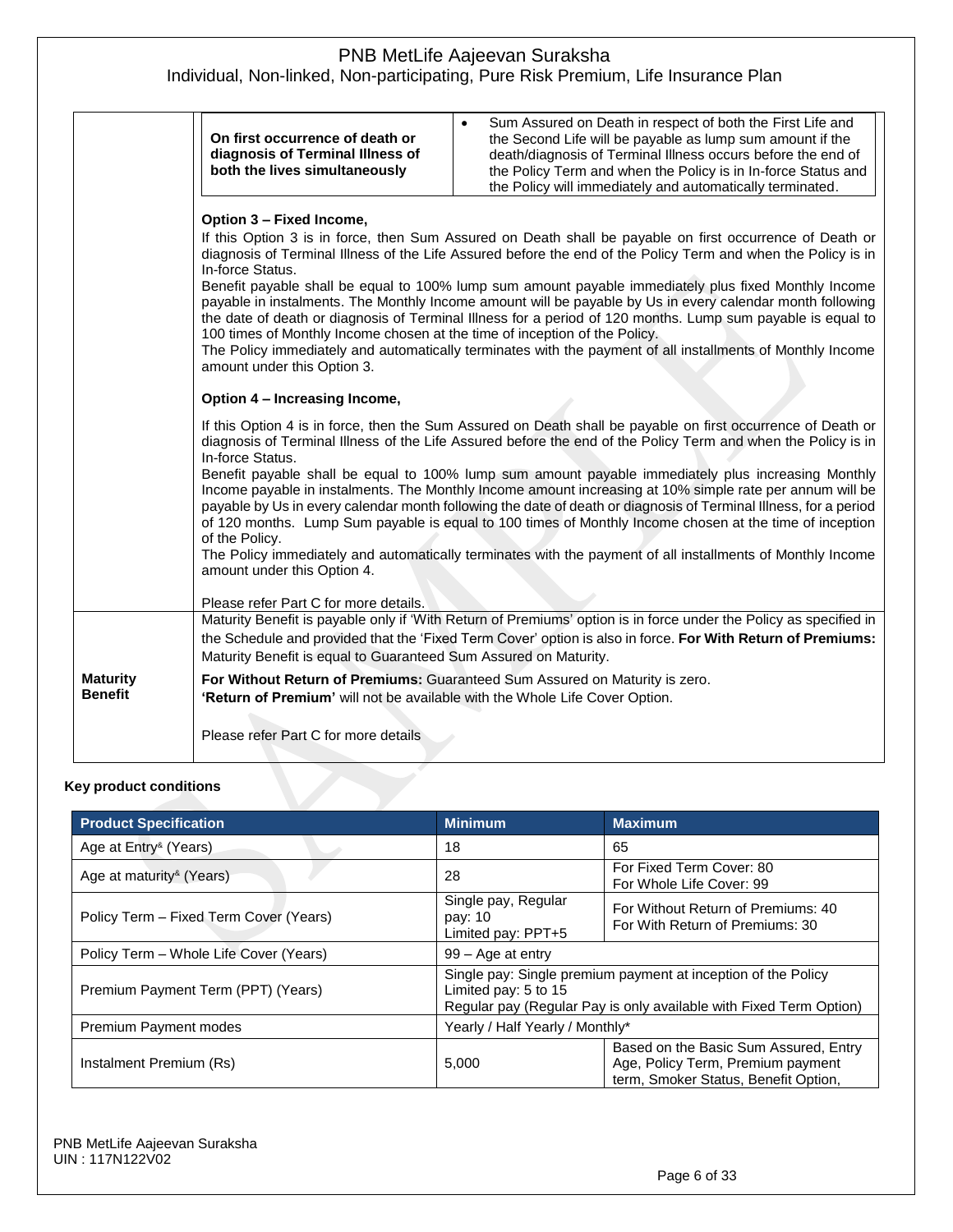|                                                                    |           | Cover Option and Return of Premium<br>Option chosen |
|--------------------------------------------------------------------|-----------|-----------------------------------------------------|
| Basic Sum Assured (Rs.)                                            | 25,00,000 | No limit, subject to Underwriting                   |
| Only for Option 3- Fixed Income and Option 4 – Increasing Income   |           |                                                     |
| Income payout term (Years)                                         | 10        |                                                     |
| <sup>&amp;</sup> All references to Age are as on age last birthday |           |                                                     |

\*Monthly mode is available for standing instruction/direct debit options (including Automated Clearing House - ACH)

#### **Key Service Features**

| <b>Nomination</b>                    | Nomination shall be allowed as per the provisions of Section 39 of the Insurance Act, 1938 as<br>amended from time to time. |  |  |  |  |
|--------------------------------------|-----------------------------------------------------------------------------------------------------------------------------|--|--|--|--|
|                                      |                                                                                                                             |  |  |  |  |
|                                      | Assignment shall be allowed under this Policy as per the provisions of Section 38 of the                                    |  |  |  |  |
| <b>Assignment</b>                    | Insurance Act, 1938 as amended from time to time.                                                                           |  |  |  |  |
|                                      | You may opt for any of the following Riders at inception of the Policy or at any Policy Anniversary                         |  |  |  |  |
|                                      | during Premium Payment Term. Each Rider shall be subject to the terms and conditions of that                                |  |  |  |  |
|                                      | Rider:                                                                                                                      |  |  |  |  |
|                                      | PNB MetLife Accidental Death Benefit Plus Rider (UIN: 117B020V03) - This Rider<br>a)                                        |  |  |  |  |
|                                      | provides additional protection over and above the Death Benefit under this Policy in the                                    |  |  |  |  |
|                                      | event of the death of the Life Assured in an Accident.                                                                      |  |  |  |  |
| <b>Riders</b>                        | b) PNB MetLife Serious Illness Rider (UIN: 117B021V03) - This Rider provides additional                                     |  |  |  |  |
|                                      | protection over and above the Death Benefit under this Policy in the event of the Life                                      |  |  |  |  |
|                                      | Assured being diagnosed with any of the 10 critical illnesses listed in the Rider.                                          |  |  |  |  |
|                                      | Riders will only be available with Single pay, Regular Pay and Limited Pay with Premium                                     |  |  |  |  |
|                                      | Payment Terms of 5 years, 7 years, 10 years, 12 years and 15 years. Riders will not be offered                              |  |  |  |  |
|                                      | if the outstanding term under the base policy is less than 5 years. Rider can be attached only at                           |  |  |  |  |
|                                      | the inception of the policy.                                                                                                |  |  |  |  |
|                                      |                                                                                                                             |  |  |  |  |
|                                      | Premium payment can be made by cash, cheque, credit card, ECS, online payment, demand                                       |  |  |  |  |
| <b>Premium Payment</b>               | draft, and direct debit or any other mode as prescribed by the IRDA of India.                                               |  |  |  |  |
| <b>Customer Service No.</b>          | 1800 425 6969 (Toll-free) or 022-4179 0300 (8am-8pm)                                                                        |  |  |  |  |
|                                      | Visit us www.pnbmetlife.com                                                                                                 |  |  |  |  |
|                                      | Email us: indiaservice@pnbmetlife.co.in                                                                                     |  |  |  |  |
|                                      | Write to us:                                                                                                                |  |  |  |  |
|                                      | PNB MetLife India Insurance Co. Ltd,                                                                                        |  |  |  |  |
| <b>Grievance Redressal Mechanism</b> | Unit No. 101, First Floor, Techniplex I,                                                                                    |  |  |  |  |
|                                      | Techniplex Complex, Off Veer Savarkar Flyover,                                                                              |  |  |  |  |
|                                      | S.V. Road, Goregaon (West),                                                                                                 |  |  |  |  |
|                                      | Mumbai - 400 062, Maharashtra.                                                                                              |  |  |  |  |
|                                      | 22 - 4179 0300 (8am -8pm)/ Fax: 022 - 4023 1225                                                                             |  |  |  |  |
|                                      |                                                                                                                             |  |  |  |  |

For detailed benefits, please refer to Policy terms and conditions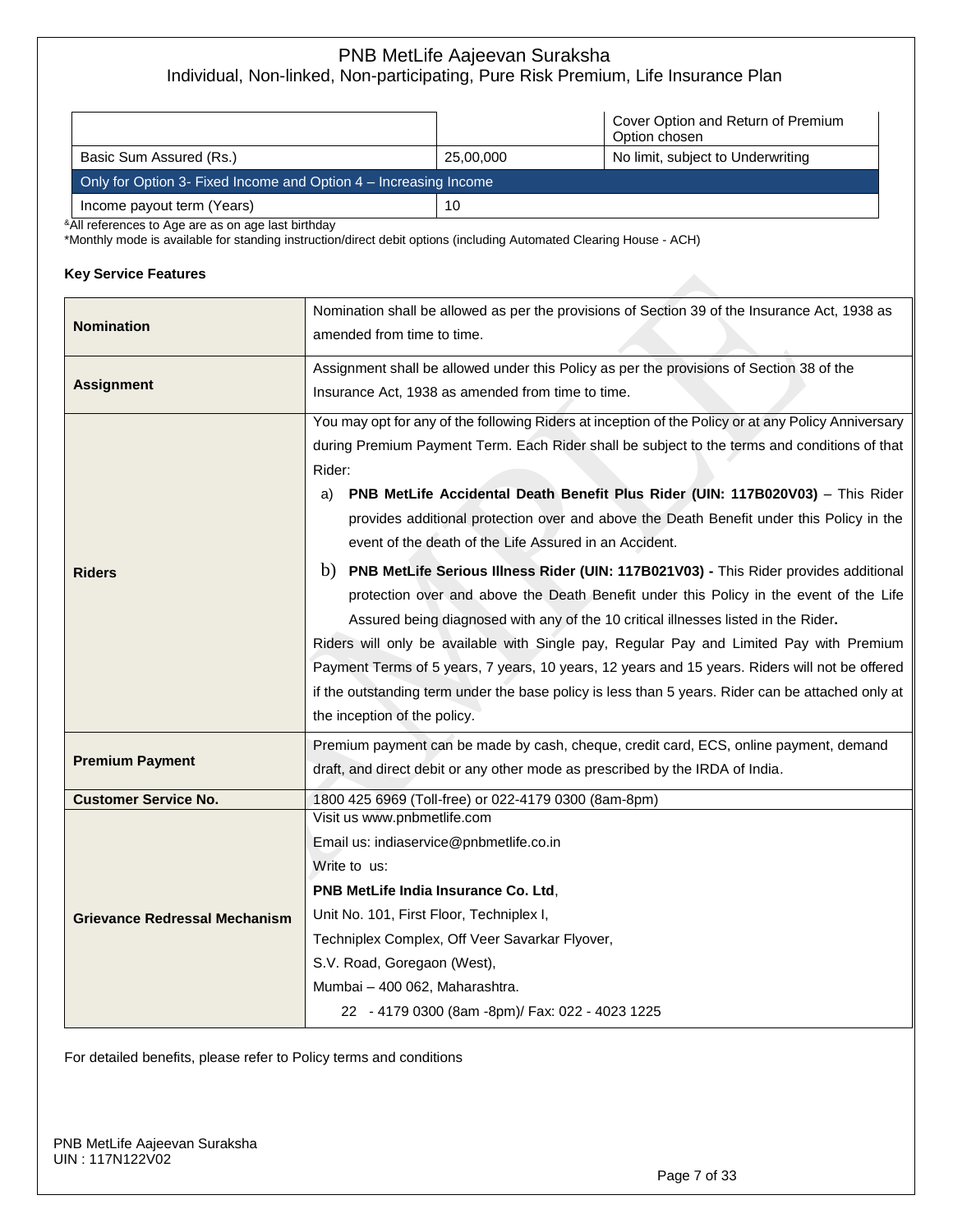# **2. Part B**

# **2.1. Definitions applicable to your policy**

The words or terms below that appear in this **Policy** in initial capitals will have the specific meaning given to them below. These defined words or terms will, where appropriate to the context, be read so that the singular includes the plural, and the masculine includes the feminine.

| Age                                          | Age as on the last birthday; i.e. the age of the Life Assured in completed years as on Date of Commencement of<br>the Policy and is as shown in the Schedule.                                                                                                                                                                                                                                                                                                 |
|----------------------------------------------|---------------------------------------------------------------------------------------------------------------------------------------------------------------------------------------------------------------------------------------------------------------------------------------------------------------------------------------------------------------------------------------------------------------------------------------------------------------|
| <b>Annualized Premium</b>                    | The Installment Premium payable in a Policy Year chosen by the Policyholder. Annualized Premium excludes<br>underwriting extra premium, frequency loadings on premium, if any, applicable taxes if any and the premiums paid<br>towards the Riders, if any.                                                                                                                                                                                                   |
| <b>Application</b>                           | The proposal form and any other information given to Us to decide whether and on what terms to issue this <b>Policy</b>                                                                                                                                                                                                                                                                                                                                       |
| <b>Appointee</b>                             | The person named in the Schedule to receive payment under this Policy, if the Nominee is a minor at the time<br>payment becomes due under this Policy.                                                                                                                                                                                                                                                                                                        |
| <b>Basic Sum Assured</b>                     | The amount specified in the Schedule which is the absolute amount assured to be paid on death of the Life<br>Assured or diagnosis of a Terminal Illness. . For Option 3 – Fixed Income and Option 4- Increasing Income, the<br>Basic Sum Assured is equal to the Fixed Benefit Amount specified in the Schedule plus the Monthly Income which<br>are the absolute amounts assured to be paid on death of the Life Assured or diagnosis of a Terminal Illness. |
| <b>Benefit Illustration</b>                  | An Annexure along with the Schedule that illustrates the premiums, guarantees, returns, Benefits and values of<br>the proposed Policy. This Benefit Illustration complies with IRDA of India Regulations and contains clear<br>disclosure of both guaranteed and non-guaranteed benefits, if any, of the Policy.                                                                                                                                              |
| <b>Benefits</b>                              | The Death or Terminal Illness Benefit, Maturity Benefit, Surrender Benefit or any other benefit, as the case may<br>be, applicable in the terms and conditions of this Policy.                                                                                                                                                                                                                                                                                |
| <b>Claimant</b>                              | Either the Life Assured or the Policyholder or the Nominee or the assignee or the legal heir of the Nominee /<br>Policyholder as the case may be.                                                                                                                                                                                                                                                                                                             |
| Date of Commencement<br>of risk              | The date on which the risk under the Policy and Riders, if opted for, comes into effect and is as specified in the<br><b>Schedule.</b> The commencement of risk cover on the Life Assured shall depend on the age of the Life Assured on<br>commencement of the Policy                                                                                                                                                                                        |
| Date of Inception of the<br><b>Policy</b>    | The date on which this Policy is issued after We have accepted the risk under the Application. The Date of<br>Inception of the Policy is specified under the Schedule.                                                                                                                                                                                                                                                                                        |
| <b>Date of Commencement</b><br>of the Policy | The same as the Date of Inception of the Policy as specified in the Schedule.                                                                                                                                                                                                                                                                                                                                                                                 |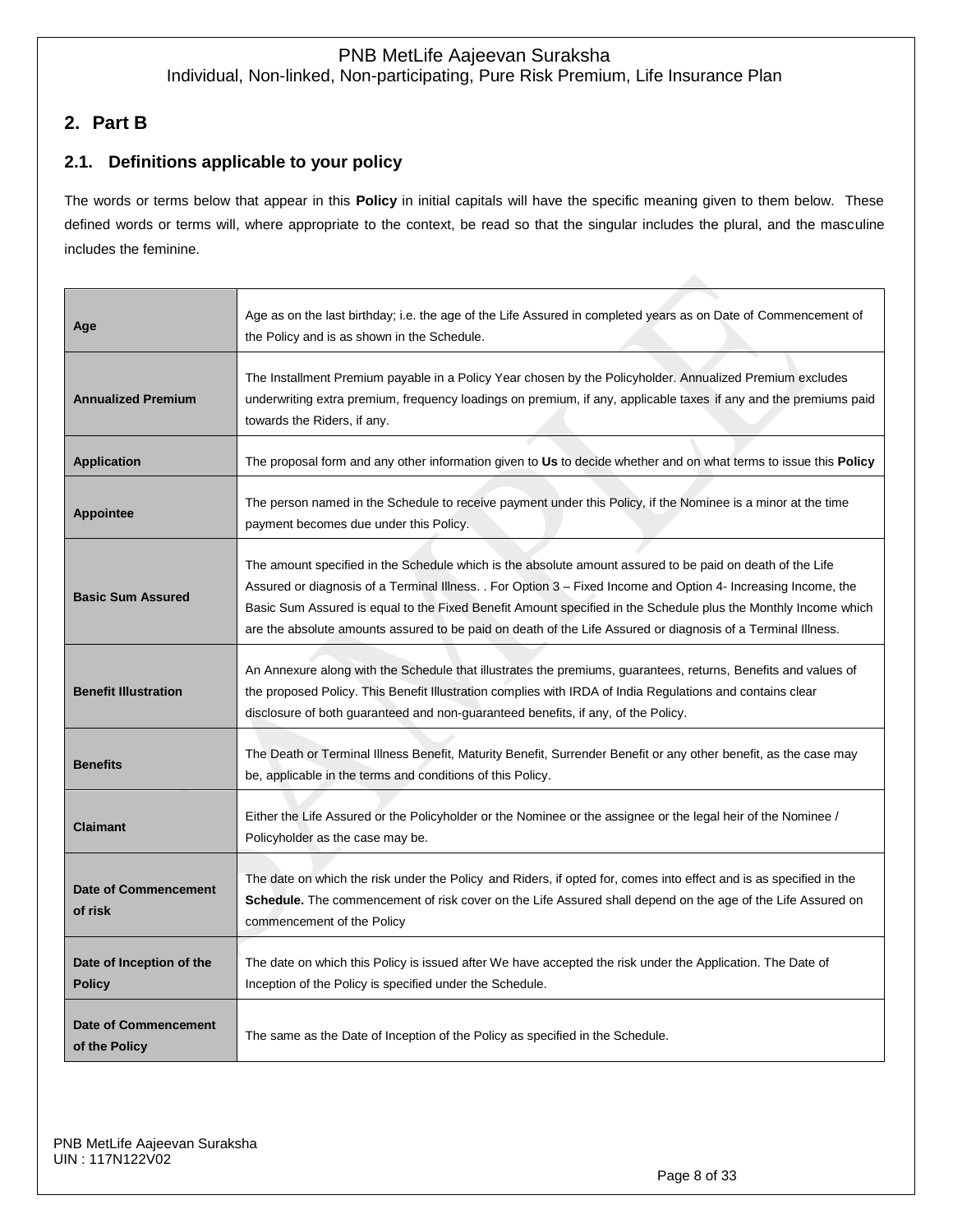| <b>Guaranteed Sum Assured</b><br>on Maturity | Benefit which is Total Instalment Premiums/Single Premium/Regular Premiums paid and is guaranteed to be paid<br>on the Maturity Date if You have opted for Return of Premiums Option under the Policy.                                                                                                                                                                                                                                                                                                                                                                     |  |
|----------------------------------------------|----------------------------------------------------------------------------------------------------------------------------------------------------------------------------------------------------------------------------------------------------------------------------------------------------------------------------------------------------------------------------------------------------------------------------------------------------------------------------------------------------------------------------------------------------------------------------|--|
| <b>Grace Period</b>                          | A period of 15 days from the Instalment Premium due date if the Instalment Premium is payable monthly and 30<br>days for all other frequencies for payment of Instalment Premium. The Policy shall continue to be In- Force status<br>with the insurance cover without any interruption as per terms of the Policy during the Grace Period                                                                                                                                                                                                                                 |  |
| <b>In-force Status</b>                       | A condition during the Policy Term, wherein the coverage of risk on the life of the Life Assured is subsisting and<br>You have paid all the due Instalment Premiums.                                                                                                                                                                                                                                                                                                                                                                                                       |  |
| <b>Instalment Premium</b>                    | The amount stipulated in the Schedule and payable at regular intervals (yearly/half yearly/ or monthly mode as<br>shall be applicable) by You for the chosen Premium Payment Term as consideration for acceptance of risk and<br>Benefits specified as such in the Policy Document.                                                                                                                                                                                                                                                                                        |  |
| <b>IRDA of India</b>                         | The Insurance Regulatory and Development Authority of India                                                                                                                                                                                                                                                                                                                                                                                                                                                                                                                |  |
| Lapse                                        | A condition wherein the Policy has not acquired Surrender Value and due Instalment Premiums have not been<br>paid in full for at least the first two consecutive Policy Years, as payable under the Policy, thereby rendering this<br>Policy unenforceable. No benefits will be paid when the Policy is in Lapse status.                                                                                                                                                                                                                                                   |  |
| <b>Life Assured</b>                          | The person, named as such in the Schedule, on whose life, the insurance cover is effected in the terms of this<br>Policy.                                                                                                                                                                                                                                                                                                                                                                                                                                                  |  |
| <b>Maturity Benefit</b>                      | The amount of benefit (if any) which is payable on maturity i.e. at the end of the Policy Term, as stated at the<br>inception of the Policy contract.                                                                                                                                                                                                                                                                                                                                                                                                                      |  |
| <b>Maturity Date</b>                         | The date specified in the Schedule on which the Maturity Benefit is payable to You.                                                                                                                                                                                                                                                                                                                                                                                                                                                                                        |  |
| <b>Medical Practitioner</b>                  | A person who holds a valid registration from the Medical Council of any State or Medical Council of India or<br>Council for Indian Medicine or for Homeopathy set up by the Government of India or a State Government and is<br>thereby entitled to practice medicine within its jurisdiction; and is acting within its scope and jurisdiction of license.<br>The medical practitioner shall not include: a) A close relative of the Policyholder/Life Assured; or b) A person who<br>resides with the Policyholder/Life Assured; or c) A person covered under this Policy |  |
| <b>Monthly Income</b>                        | The amount specified in the Schedule which is payable in accordance with Option 3 – Fixed Income or Option 4 –<br>Increasing Income, if the Option is in force for the Life Assured under the Policy.                                                                                                                                                                                                                                                                                                                                                                      |  |
| <b>Nominee</b>                               | The person or persons nominated under Section 39 of the Insurance Act, 1938, as amended from time to time, by<br>the You, to receive the admissible benefits, in the event of death of the Life Assured                                                                                                                                                                                                                                                                                                                                                                    |  |
| <b>Non-Participating</b>                     | The Policy that does not participate in the profits Our participating fund                                                                                                                                                                                                                                                                                                                                                                                                                                                                                                 |  |
| <b>Policy</b>                                | This PNB MetLife Aajeevan Suraksha, along with the Schedule, Key Feature Document and Annexures, which is<br>the evidence of the contract between Us and You.                                                                                                                                                                                                                                                                                                                                                                                                              |  |
| <b>Policy Anniversary</b>                    | The start date of every subsequent Policy Year.                                                                                                                                                                                                                                                                                                                                                                                                                                                                                                                            |  |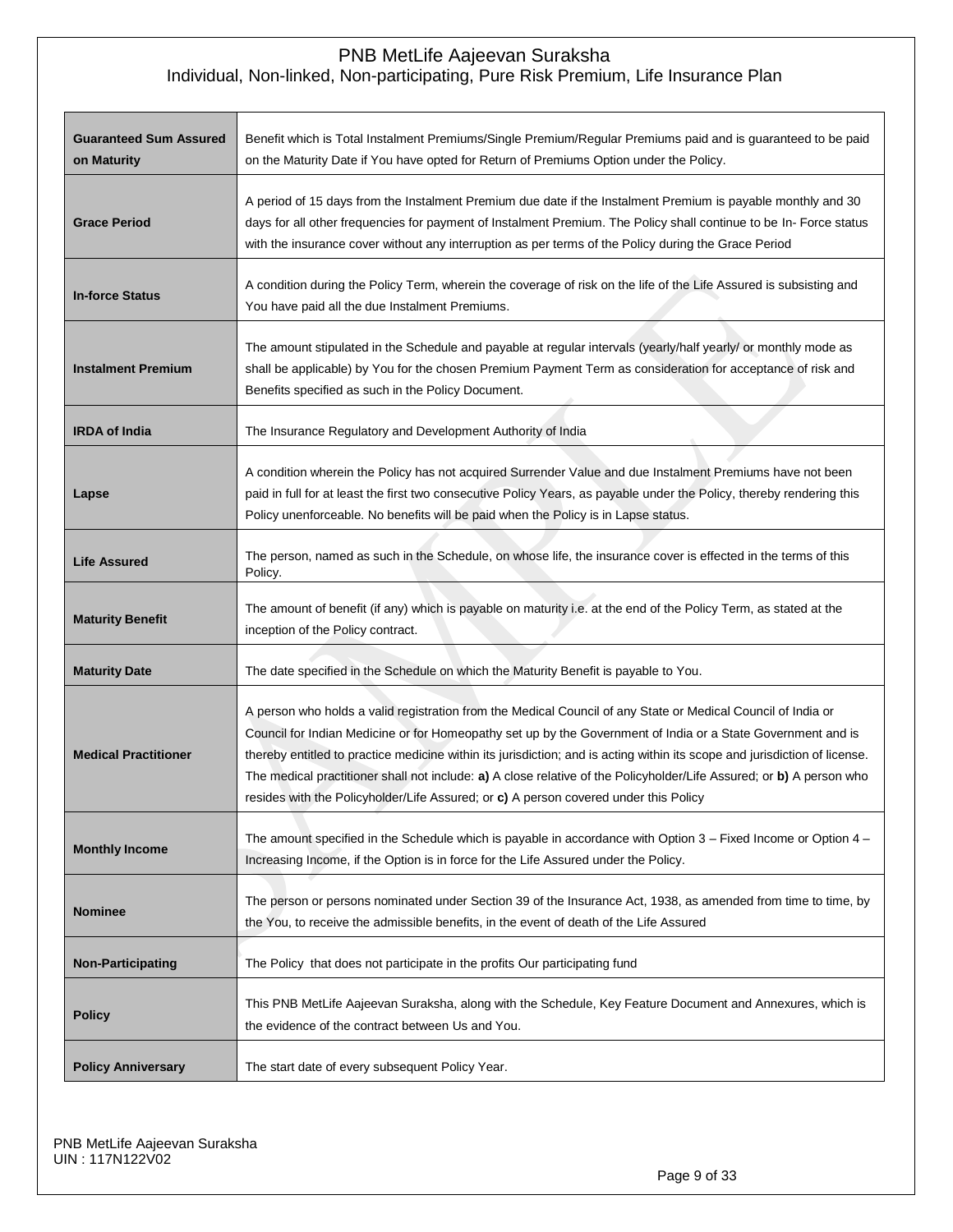| <b>Policy Document</b>                                        | This document, which is the evidence of the contract between Us and You.                                                                                                                                                                                                                                                                                                                                                                                                                                                                                                                                |  |
|---------------------------------------------------------------|---------------------------------------------------------------------------------------------------------------------------------------------------------------------------------------------------------------------------------------------------------------------------------------------------------------------------------------------------------------------------------------------------------------------------------------------------------------------------------------------------------------------------------------------------------------------------------------------------------|--|
| <b>Policy Term</b>                                            | The entire term of the Policy as specified in the Schedule.                                                                                                                                                                                                                                                                                                                                                                                                                                                                                                                                             |  |
| <b>Policy Year</b>                                            | A period of 12 consecutive months starting from the Date of Commencement of the Policy as stated in the<br>Schedule and ending on the day immediately preceding the following anniversary date and each subsequent<br>period of 12 consecutive months thereafter.                                                                                                                                                                                                                                                                                                                                       |  |
| Policyholder                                                  | The owner of the Policy and is referred to as the proposer in the proposal form.                                                                                                                                                                                                                                                                                                                                                                                                                                                                                                                        |  |
| <b>Premium Payment Term</b>                                   | The period or the term of the Policy during which You are required to pay the premiums with respect to the Policy,<br>to Us.                                                                                                                                                                                                                                                                                                                                                                                                                                                                            |  |
| <b>Reduced Paid-up Status</b>                                 | Condition during the Policy Term, wherein the Instalment Premiums have been paid in full for at least the first 2<br>consecutive years, as required under the Policy and the remaining due Instalment Premiums have not been paid,<br>rendering the Policy to continue at a reduced level of Benefits, as specified under the Policy.                                                                                                                                                                                                                                                                   |  |
| <b>Regulation</b>                                             | The laws and regulations as in effect from time to time and applicable to this Policy, including without limitation,<br>the regulations and directions issued by the IRDA of India from time to time.                                                                                                                                                                                                                                                                                                                                                                                                   |  |
| <b>Return of Premiums</b>                                     | Option chosen by You at the inception of the Policy, with Fixed Term Option, under which You receive absolute<br>amount of benefit which is payable at the Maturity Date, as stated at the inception of the Policy contract.                                                                                                                                                                                                                                                                                                                                                                            |  |
| <b>Revival</b>                                                | Restoration of the Policy, which was discontinued due to the non-payment of Regular/Limited Premium, with all<br>the benefits mentioned in the Policy Document, with or without Rider benefits if any, upon the receipt of all the<br>Regular/Limited Premiums due and other charges or late fee if any, as per the terms and conditions of the Policy,<br>upon being satisfied as to the continued insurability of the Life Assured or Policyholder on the basis of the<br>information, documents and reports furnished by the Policyholder, in accordance with Board approved<br>underwriting policy. |  |
| <b>Revival Period</b>                                         | The period of five consecutive years from the date of first unpaid Regular/Limited Premium, during which period<br>the Policyholder is entitled to revive the Policy which was discontinued due to the non-payment of such premium.                                                                                                                                                                                                                                                                                                                                                                     |  |
| <b>Rider</b>                                                  | Rider terms and conditions that are attached to and form a part of the Policy. The Schedule will specify if any<br>Riders are available and in force under the Policy.                                                                                                                                                                                                                                                                                                                                                                                                                                  |  |
| <b>Single Premium</b>                                         | The amount stipulated in the Schedule payable by You as consideration for acceptance of risk and Benefits<br>specified as such in the Policy Document.                                                                                                                                                                                                                                                                                                                                                                                                                                                  |  |
| <b>Schedule</b>                                               | The attached Schedule that provides Your Policy Benefits, the terms of the contract and details provided by You,<br>along with all its annexes, issued by Us for this Policy. The Schedule also includes any amendments to the<br>attached Schedule which may be issued from time to time                                                                                                                                                                                                                                                                                                               |  |
| <b>Second Life (only if Life</b><br>Partner option is chosen) | Your wife or husband who is named in the Schedule and covered as a Life Assured under the Policy subject to<br>underwriting by Us.                                                                                                                                                                                                                                                                                                                                                                                                                                                                      |  |
| <b>Sum Assured on Death</b>                                   | The absolute amount of benefit which is guaranteed to become payable on earlier occurrence of death of the Life<br>Assured or diagnosis of Terminal IIIness, in accordance with the terms and conditions of the Policy.                                                                                                                                                                                                                                                                                                                                                                                 |  |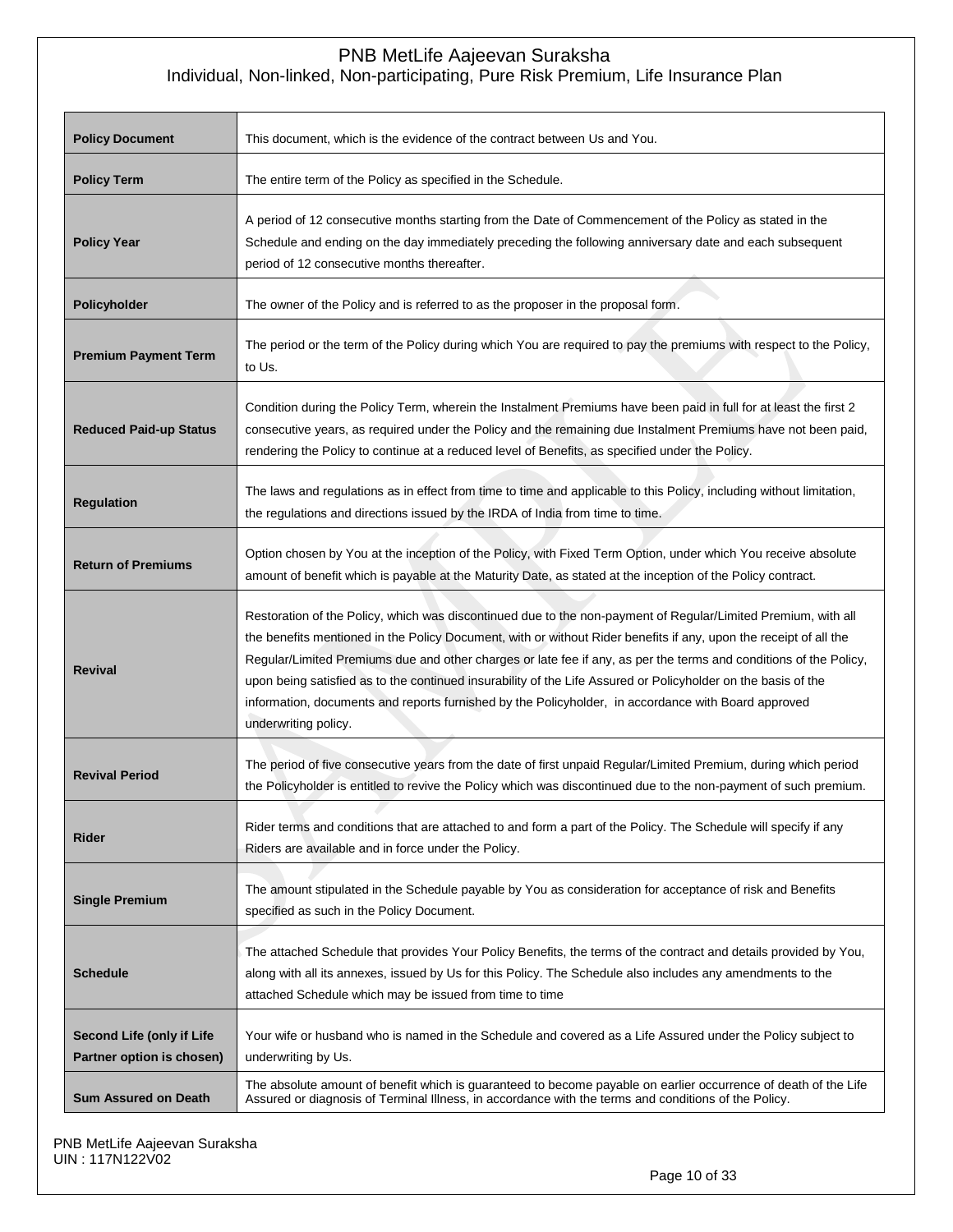| <b>Surrender</b>               | The complete withdrawal/ termination of the Policy in its entirety by You.                                                                                                                                                                                                                                                                                                                                                                                                                                                                                                |
|--------------------------------|---------------------------------------------------------------------------------------------------------------------------------------------------------------------------------------------------------------------------------------------------------------------------------------------------------------------------------------------------------------------------------------------------------------------------------------------------------------------------------------------------------------------------------------------------------------------------|
| <b>Surrender Value</b>         | An amount, as specified under the Policy, that is payable upon You requesting for Surrender of the Policy in<br>accordance with the terms and conditions of the Policy.                                                                                                                                                                                                                                                                                                                                                                                                   |
| <b>Terminal Illness</b>        | An advanced or rapidly progressing incurable disease where, in the opinion of two independent Medical<br>Practitioners' specializing in treatment of such illness, life expectancy is no greater than twelve months from the<br>date of notification of claim. The terminal illness must be diagnosed and confirmed by independent medical<br>practitioners' specializing in treatment of such illness registered with the Indian Medical Association and the<br>diagnosis of Terminal Illness should be approved by Us. We reserve the right for independent assessment. |
| <b>Total Premiums Paid</b>     | All Instalment Premiums/Single Premium received by Us excluding any extra premium, the premiums paid towards<br>the Riders, if any, and applicable tax and cess but includes any frequency modal factor.                                                                                                                                                                                                                                                                                                                                                                  |
| <b>With Return of Premiums</b> | Option chosen by You at the inception of the Policy, with Fixed Term Option, under which You receive absolute<br>amount of benefit which is payable on the Maturity Date, as stated at the inception of the Policy contract.                                                                                                                                                                                                                                                                                                                                              |
| Us/We/Our                      | PNB MetLife India Insurance Company Limited.                                                                                                                                                                                                                                                                                                                                                                                                                                                                                                                              |
| <b>You/Your/First Life</b>     | The Policyholder named in the Schedule.                                                                                                                                                                                                                                                                                                                                                                                                                                                                                                                                   |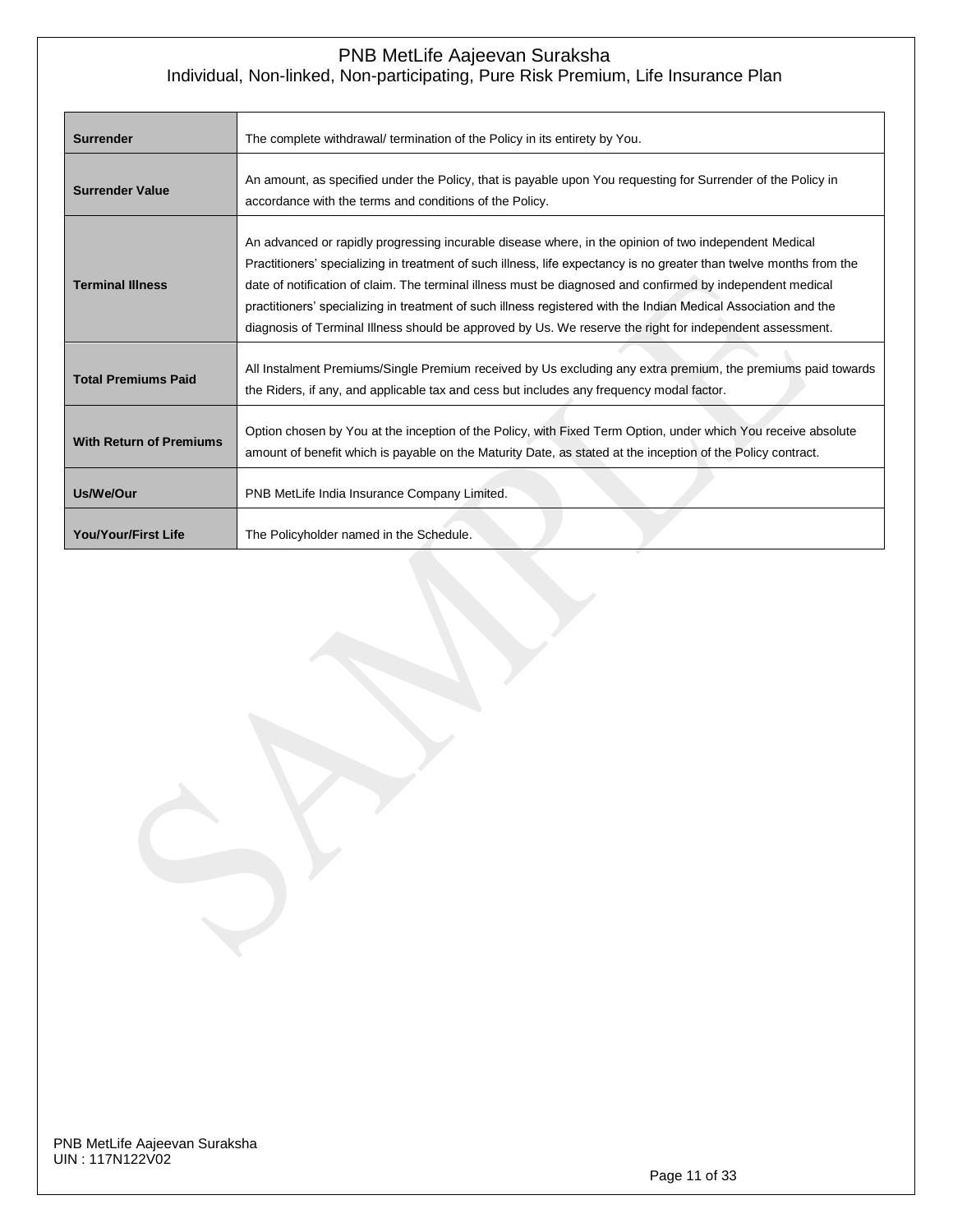# **3. Part C**

### **Benefits & Premium Payment Conditions**

PNB MetLife Aajeevan Suraksha is a Individual, Non-linked, Non-participating, Pure Risk Premium, Life Insurance Plan with Regular Pay, Limited Pay or Single Pay Option that offers benefits on the earlier occurrence of death or diagnosis of Terminal Illness of the Life Assured before the end of the Policy Term. The plan provides two Cover options: a) Fixed Term Cover and b) Whole Life (till age 99 years).

If Fixed Term Cover option is opted is in force, the Policy further offers the option of choosing With Return of Premiums, where all Instalment Premiums/Single Premium received under the Policy will be returned on the Maturity Date (this amount will exclude underwriting extra and applicable taxes) or Without Return of Premiums, where no Maturity Benefit is payable. The Benefits will be payable subject to the terms and conditions of this Policy, as mentioned in this Policy Document.

### **3.1. Policy Benefits**

#### **3.1.1. Death or Terminal Illness Benefit**

Death or Terminal Illness Benefit shall be payable in accordance with the benefit option chosen by Policyholder at inception of the Policy which is stated in the Schedule to be in force. Benefit option, once chosen, cannot be altered during the Policy Term.

#### **Option 1 – Lump Sum**

If this Option 1 is in force, then the Sum Assured on Death shall be payable as a lump sum amount on the first occurrence of death of the Life Assured or diagnosis of Terminal Illness of the Life Assured before the end of the Policy Term and when the Policy is in In-force Status. The Policy immediately and automatically terminates with the payment of the lump sum amount under this Option 1.

**Option 2 – Life Partner** (available only with Fixed Term Cover and if the Basic Sum Assured of the First Life is greater than or equal to Rs.50 lakhs)

If this Option 2 is in force, then both You (the First Life) and Your spouse (the Second Life) shall be Life Assured's under the Policy provided that the cover under the Policy for the Second Life shall be less than or equal to 50% of the Basic Sum Assured for the First Life (subject to a minimum of Rs.25 lakhs and a maximum of Rs. 1 Crore).

Payment under this Option 2 shall be made in accordance with the table below:

| On first occurrence of death or diagnosis<br>of Terminal Illness for the First Life | Sum Assured on Death in respect of the First Life is payable as a<br>lump sum amount if the First Life's death/diagnosis of Terminal<br>Illness occurs before the end of the Policy Term and when the<br>Policy is in In-force Status.<br>The Policy continues with future Installment Premiums that would<br>otherwise have been payable under the Policy being waived for the<br>remainder of the Premium Payment Term*. |
|-------------------------------------------------------------------------------------|----------------------------------------------------------------------------------------------------------------------------------------------------------------------------------------------------------------------------------------------------------------------------------------------------------------------------------------------------------------------------------------------------------------------------|
|                                                                                     | On subsequent occurrence of death or diagnosis of Terminal<br>Illness of the Second Life before the end of the Policy Term and<br>when the Policy is in In-force Status, the Sum Assured on Death                                                                                                                                                                                                                          |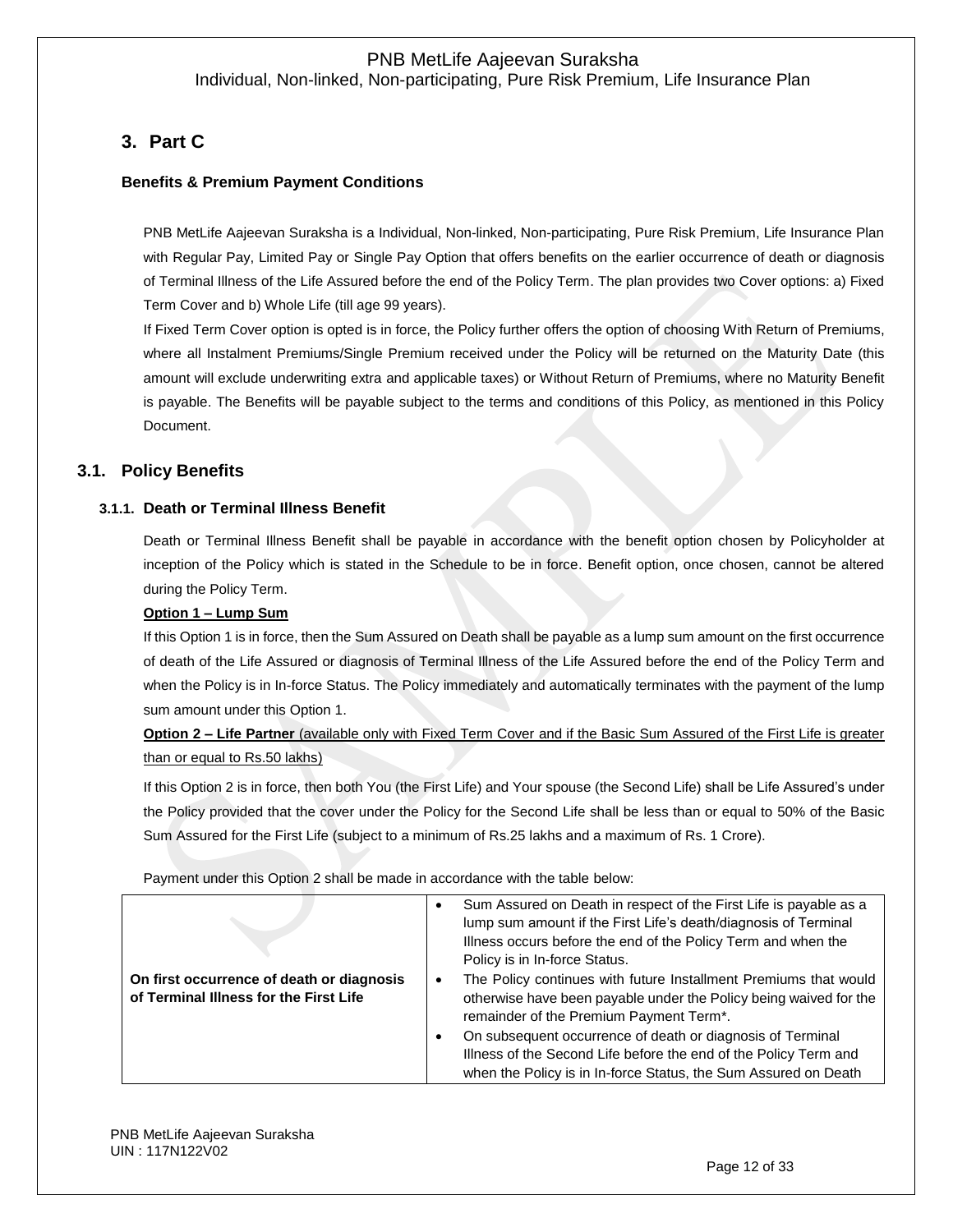|                                                                                      | in respect of the Second Life is payable as a lump sum amount<br>and the Policy will immediately and automatically terminate.<br>*Waiver of Premiums benefit will not be applicable for Single                                                                                                                                                                                                                                                                                            |
|--------------------------------------------------------------------------------------|-------------------------------------------------------------------------------------------------------------------------------------------------------------------------------------------------------------------------------------------------------------------------------------------------------------------------------------------------------------------------------------------------------------------------------------------------------------------------------------------|
|                                                                                      | Premium policies.                                                                                                                                                                                                                                                                                                                                                                                                                                                                         |
| On first occurrence of death or diagnosis<br>of terminal illness for the Second Life | Sum Assured on Death in respect of the Second Life is payable as<br>٠<br>a lump sum amount if the Second Life's death/diagnosis of<br>Terminal Illness occurs before the end of the Policy Term and<br>when the Policy is in In-force Status.<br>The Policy shall continue with reduced Installment Premiums<br>٠<br>specified by Us for the remainder of the Policy Term with respect<br>to the First Life. ^<br>On subsequent occurrence of death or diagnosis of Terminal<br>$\bullet$ |
| preceding the First Life                                                             | Illness of the First Life before the end of the Policy Term and when<br>the Policy is in In-force Status, the Sum Assured on Death in<br>respect of First Life is payable as a lump sum amount and the<br>Policy will immediately and automatically terminate.<br>^Reduction of Premiums with respect to the First Life will not be<br>applicable for Single Premium policies.                                                                                                            |
|                                                                                      | Sum Assured on Death in respect of both the First Life and the<br>$\bullet$                                                                                                                                                                                                                                                                                                                                                                                                               |
| On first occurrence of death or diagnosis                                            | Second Life will be paid as lump sum amount if the                                                                                                                                                                                                                                                                                                                                                                                                                                        |
| of Terminal Illness of both the lives                                                | death/diagnosis of Terminal Illness occurs before the end of the                                                                                                                                                                                                                                                                                                                                                                                                                          |
| simultaneously                                                                       | Policy Term and when the Policy is in In-force Status and the will<br>immediately and automatically terminated.                                                                                                                                                                                                                                                                                                                                                                           |

Once this Option 2 – Life Partner is in force. You cannot discontinue the coverage of the Second Life, unless it is due to the events as mentioned in the table above.

#### **Option 3 – Fixed Income**

If this Option 3 is in force, then the Sum Assured on Death shall be payable on first occurrence of death or diagnosis of Terminal Illness of the Life Assured before the end of the Policy Term and when the Policy is in In-force Status. Benefit payable shall be equal to lump sum amount payable immediately plus fixed Monthly Income payable over 120 months in instalments. The Monthly Income amount will be payable by Us in every calendar month following the date of death or diagnosis of Terminal Illness for a period of 120 months. The Lump Sum amount payable is equal to 100 times of Monthly Income chosen at the time of inception of the Policy.

The Policy immediately and automatically terminates with the payment of all installments of Monthly Income amount under this Option 3.

### **Option 4 – Increasing Income**

If this Option 4 is in force, then the Sum Assured on Death shall be payable on first occurrence of death or diagnosis of Terminal Illness of the Life Assured before the end of the Policy Term and when the Policy is in In-force Status.

Benefit payable shall be equal to lump sum amount payable immediately plus increasing Monthly Income payable in instalments. The Monthly Income amount increasing at 10% simple rate per annum will be payable by Us in every calendar month following the date of death or diagnosis of Terminal Illness, for a period of 120 months. Lump Sum payable is equal to 100 times of Monthly Income chosen at the time of inception of the Policy.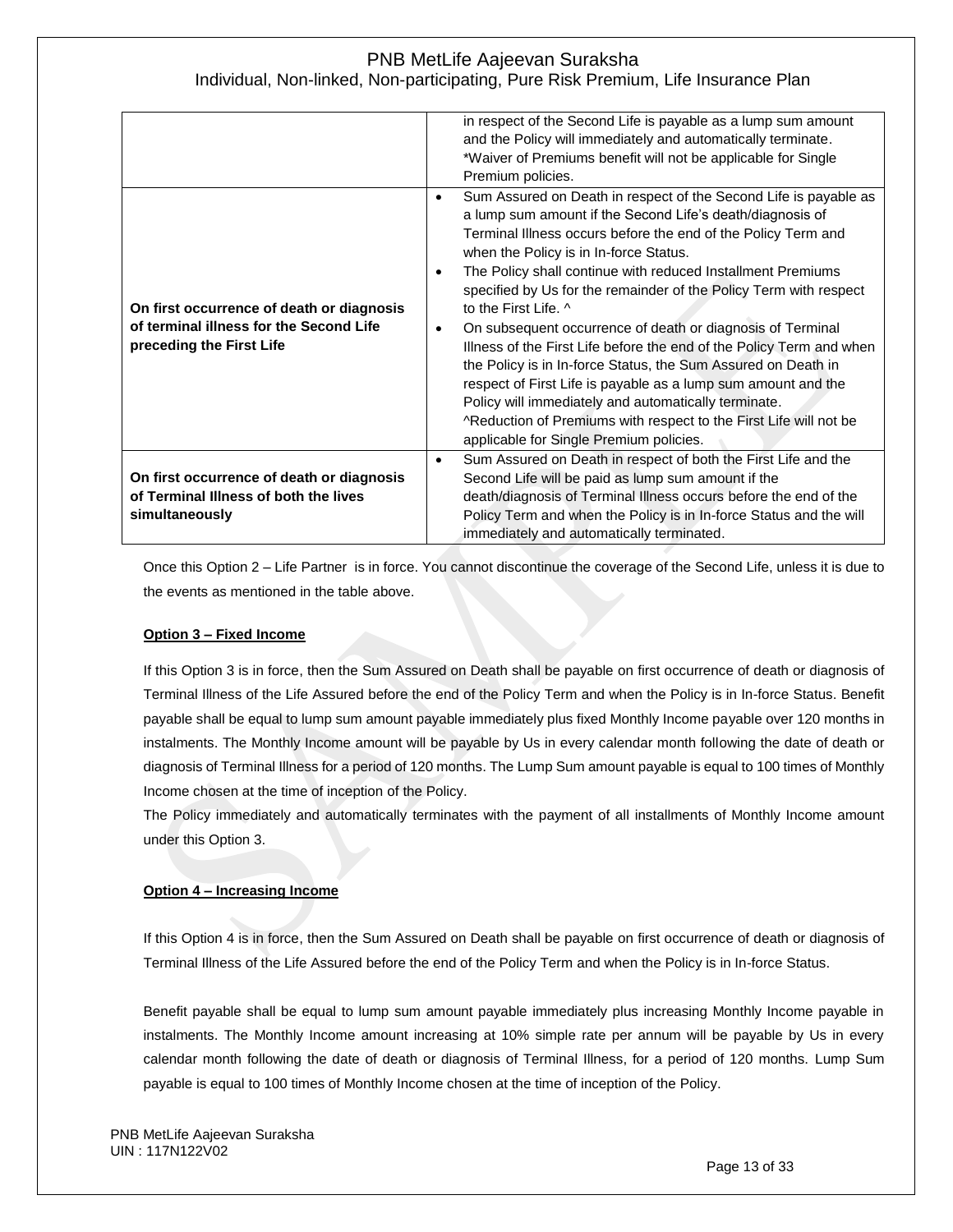Individual, Non-linked, Non-participating, Pure Risk Premium, Life Insurance Plan

The Policy immediately and automatically terminates with the payment of all installments of Monthly Income amount under this Option 4.

#### **For Option 1 – Lump sum**

#### **Sum Assured on Death is the highest of the following**

- 10 times the Annualized Premium for Limited Pay/Regular Pay and 125% of Single Premium for Single Pay Option as specified in the Schedule;
- Basic Sum Assured, which is the absolute amount assured to be paid on death
- 105% of Single Premium/Total premiums paid up to the date of death or diagnosis of Terminal Illness

#### **For Option 2 – Life partner**

#### **Sum Assured on Death in respect of First Life** shall be defined as Higher of

- 10 times the Annualized Premium in respect of First Life for Limited Pay/Regular Pay and 125% of Premium in respect of First Life for Single Pay Option, as specified in the Schedule
- Basic Sum Assured, which is the absolute amount assured to be paid on death in respect of First Life
- 105% of Single Premium/Total premiums paid in respect of First Life, up to the date of death or diagnosis of Terminal Illness.

#### **Sum Assured on Death in respect of Second Life** shall be defined as Higher of

- 10 times the Annualized Premium in respect of Second Life for Limited Pay/Regular Pay and 125% of Premium in respect of Second Life for Single Pay Option, as specified in the Schedule
- Basic Sum Assured, which is the absolute amount assured to be paid on death in respect of Second Life
- 105% of Single Premium/Total premiums paid in respect of Second Life, up to the date of death or diagnosis of Terminal Illness
- On first occurrence of death or diagnosis of Terminal Illness of the both lives simultaneously:
- Sum Assured on Death in respect of both the First Life and the Second Life will be paid.

Life Partner option shall not be available with Whole Life Cover option.

#### **For Option 3 – Fixed Income and Option 4 – Increasing Income:**

#### **Sum Assured on Death is the highest of the following:**

- 10 times the Annualized Premium if Limited Pay/Regular Pay is in force under the Policy and 125% of the Single Premium if Single Pay is in force under the Policy, as specified in the Schedule;
- Basic Sum Assured, which is the absolute amount assured to be paid on death and is equal to the Fixed Benefit Amount specified in the Schedule plus the Monthly Income,
- 105% of Single Premium/Total premiums paid up to the date of death or diagnosis of Terminal Illness

Please refer Part F, Section 6.9 for the details of terminal illness

#### **3.1.2. Maturity Benefit**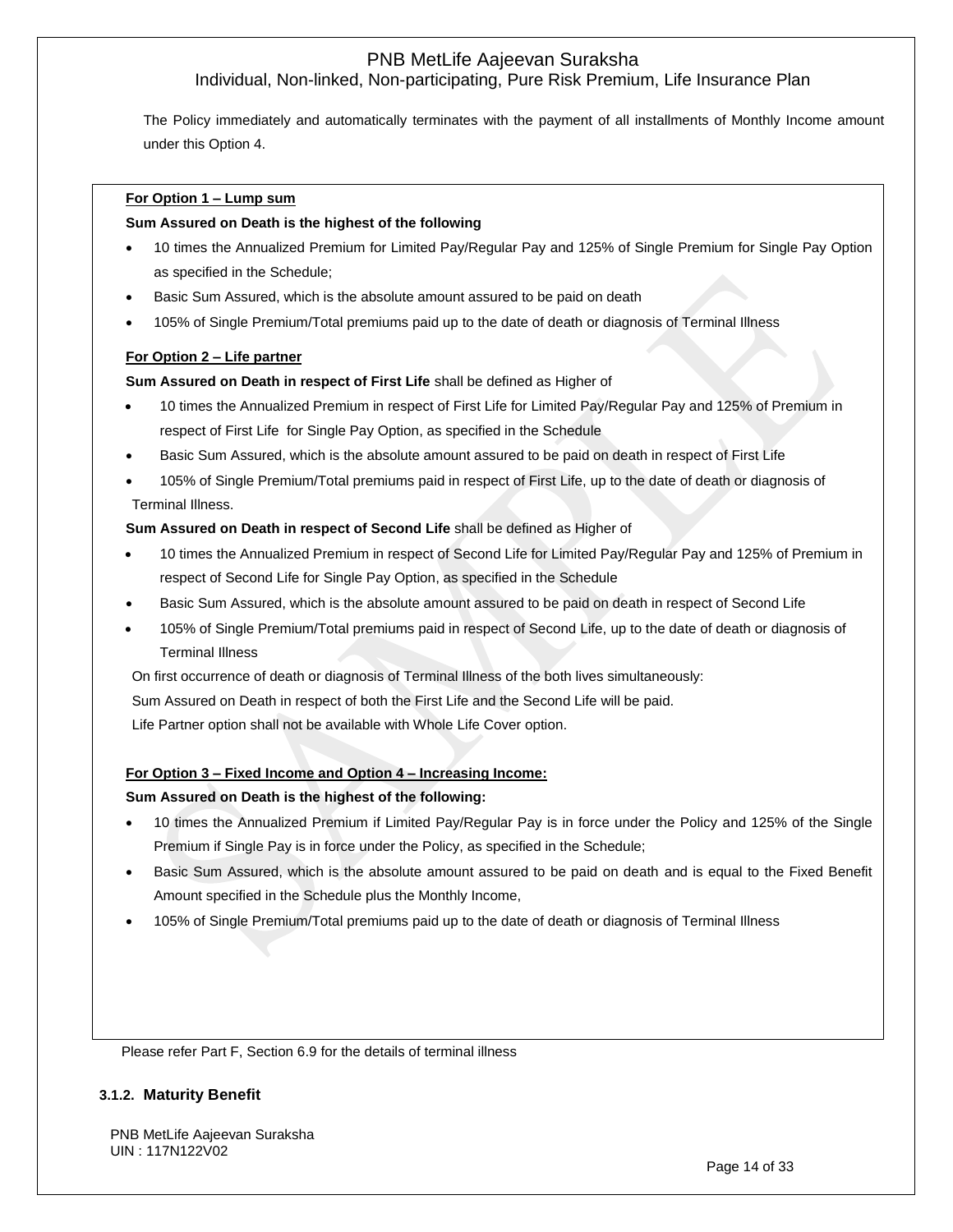# Individual, Non-linked, Non-participating, Pure Risk Premium, Life Insurance Plan

**Maturity Benefit** is payable **only if 'With Return of Premiums'** option is in force under the Policy as specified in the Schedule and provided that the **Fixed Term Cover** option is also in force**.**

If the Maturity Benefit is available under the Policy, then if the Life Assured is alive on the Maturity Date, Maturity Benefit is equal to Guaranteed Sum Assured on Maturity. The Policy terminates with the payment of the Maturity Benefit.

Maturity Benefit will be zero if Return of Premiums option is not in force under the Policy as specified in the Schedule.

**For Option 1 – Lump sum, Option 3 – Fixed Income, and Option 4 – Increasing Income**, Guaranteed Sum Assured on Maturity is the absolute amount of benefit guaranteed to be paid on the Maturity Date, which is the total premiums\*, received under the Policy.

**For Option 2 – Life Partner**, the following table summarizes the Maturity Benefit under different scenarios:

| On survival of both lives till the Maturity<br>Date                                                                                      | Guaranteed Sum Assured on Maturity in respect of both lives,<br>which is the absolute amount of benefit guaranteed to be paid on<br>the Maturity Date and is equal to total premiums* received in<br>respect of both the First Life and the Second Life                                                       |
|------------------------------------------------------------------------------------------------------------------------------------------|---------------------------------------------------------------------------------------------------------------------------------------------------------------------------------------------------------------------------------------------------------------------------------------------------------------|
| In case of death or diagnosis of Terminal<br>Illness of the First Life, and survival of the<br><b>Second Life till the Maturity Date</b> | Guaranteed Sum Assured on Maturity in respect of the Second<br>Life, which is the absolute amount of benefit guaranteed to be<br>paid on the Maturity Date, and is equal to total additional<br>premiums paid (including premiums which are waived, if any, and<br>paid by Us) in respect of the Second Life. |
| In case of death or diagnosis of Terminal<br>Illness of the Second Life, and survival of<br>First Life till the Maturity Date            | Guaranteed Sum Assured on Maturity in respect of the First Life,<br>which is the absolute amount of benefit guaranteed to be paid on<br>the Maturity Date, and is equal to total premiums* received in<br>respect of the First Life.                                                                          |

\**The total premiums paid are Instalment Premiums/Single Premium paid excluding taxes and extra premiums, if any*.

# **3.2. Premium Payment Conditions (Not applicable if Single Pay option is in force under the Policy)**

### **3.2.1. Payment of Premium**

- (a) The available Premium Payment Modes under the Policy are Yearly, Half-yearly, and Monthly.
- (b) For monthly mode, first two months Instalment Premiums will be collected in advance at the time of issuance of the Policy.
- (c) You must pay the Instalment Premiums on or before the due date specified in the Schedule.
- (d) Instalment Premiums are payable for the entire Premium Payment Term or until death of the Life Assured whichever happens earlier.
- (e) All taxes, cesses, surcharge and other levies, whether existing now or introduced in the future, will be levied, as and when applicable, on the Instalment Premiums to be paid by You.
- (f) Collection of advance Instalment Premium shall be allowed under this Policy provided due Instalment Premiums are collected in the same financial year. However, where the Instalment Premium due in one financial year is being collected in advance in earlier financial year, We will accept the same for a maximum period of 3 months in advance of the due date of that Instalment Premium.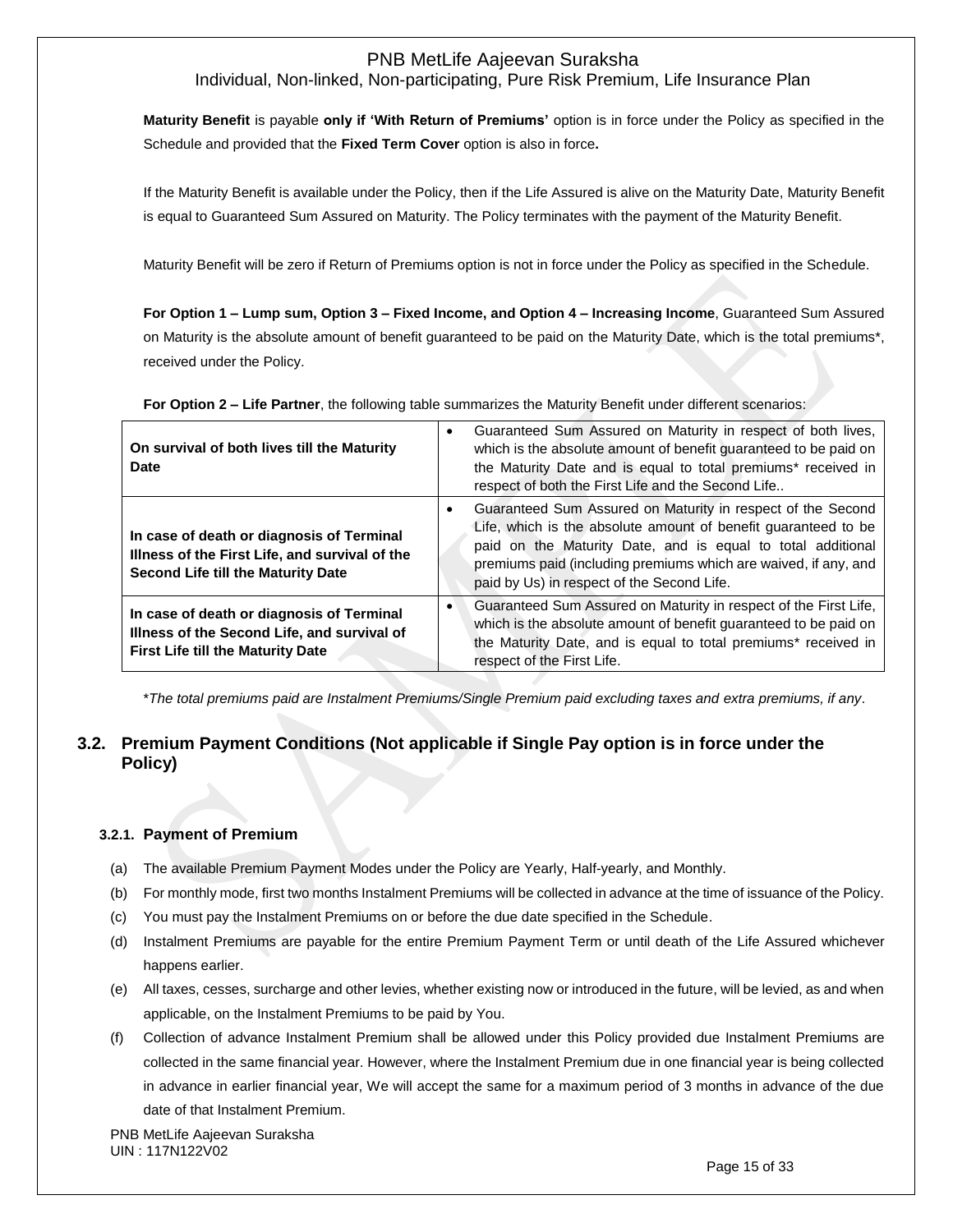#### **3.2.2. Alteration of the Premium payment mode**

You may change the Premium Payment Mode provided that You give Us a written request. The change in Premium Payment Mode will be applied only from the Policy Anniversary following the date of Your request. You must comply with the applicable minimum premium criteria on account of mode change.

#### **3.2.3. Grace Period**

Instalment Premium that is not received in full by Us before the due date as specified under the Schedule, it may be paid in full during the Grace Period. In the event of the Life Assured's death or diagnosis of Terminal Illness during the Grace Period, the Death or Terminal Illness Benefit shall be payable in full in accordance with Clause 3.1.1.

#### **3.2.4. Premium mode loading / Modal Factors**

You may opt to pay premiums by Yearly, Half Yearly, or Monthly mode subject to the minimum annualized premium under each mode. Modal factors on annualized premium will be applicable as per the table below:

| <b>Premium Paying Mode</b> | <b>Modal Factors</b> |
|----------------------------|----------------------|
| Annual                     |                      |
| <b>Half Yearly</b>         | 0.5131               |
| Monthly*                   | 0.0886               |

Alteration between different Premium Payment Modes is allowed at any Policy Anniversary on Your request.

\*Monthly mode is available for standing instruction/direct debit options (including Automated Clearing House - ACH).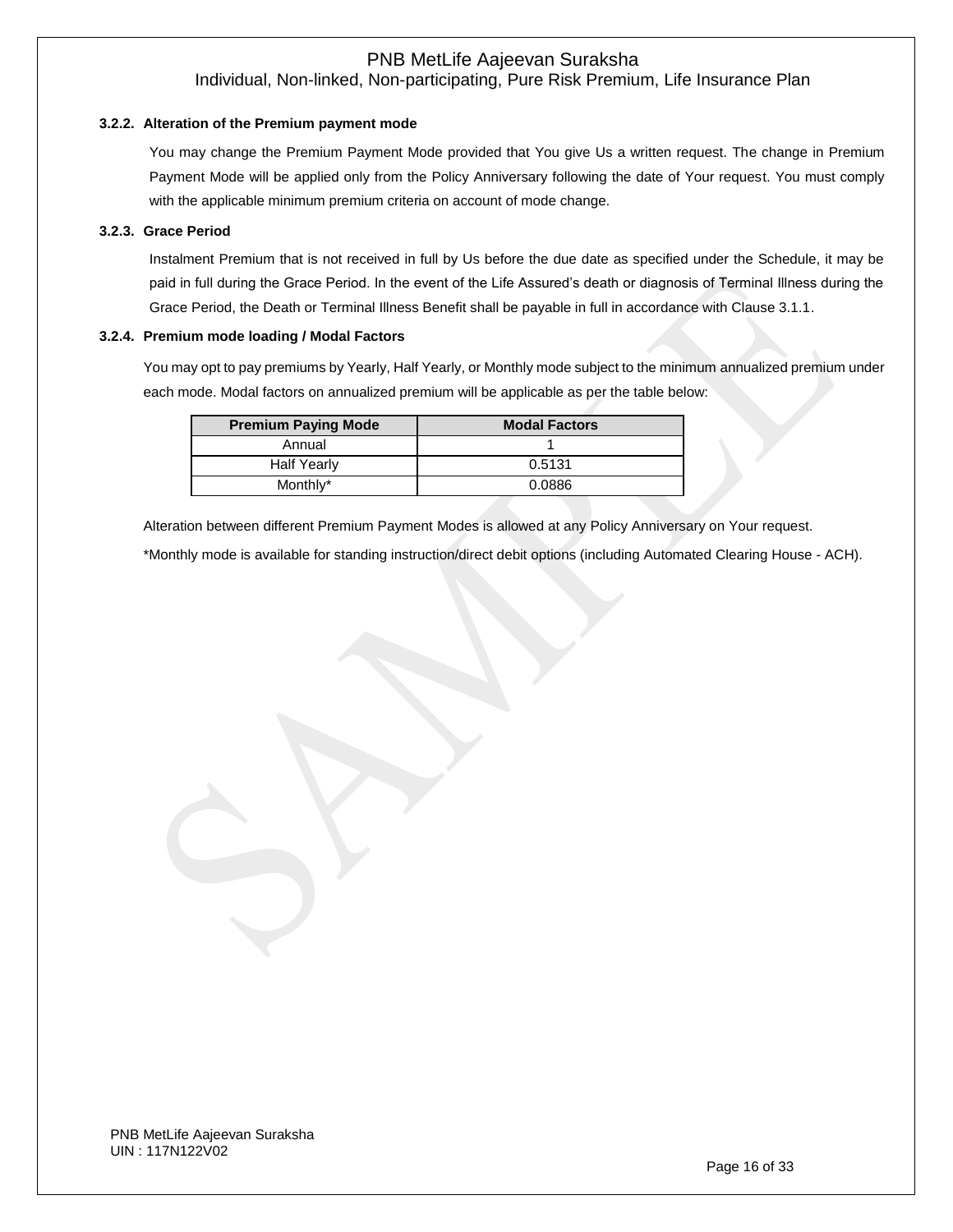# **4. Part D**

### **Policy Servicing Conditions**

You are requested to refer to the Policy Servicing Conditions described below before making a request for Policy servicing to Us.

## **4.1. Free Look Period**

A free look period of 15 days (30 days for Distance Marketing) from the date of receipt of the Policy Document is provided under this product. In case You are not satisfied with the terms and conditions of the policy, You may send a written notice to Us stating the reasons for cancellation. We shall refund the Instalment Premiums/Single Premium paid subject to a deduction of a proportionate risk premium for the period of cover in addition to the expenses incurred on medical examination (if any) and stamp duty charges.

### **4.2. Surrender**

#### **For Regular Pay:**

Being a pure protection Policy, there is no Surrender Value, if 'Without Return of Premiums' option is chosen. If 'With Return of Premiums' option is chosen, if all due Installment Premiums have been paid for at least two consecutive years, the policy shall acquire a Guaranteed Surrender Value.

**For Single Pay:** The policy shall acquire guaranteed surrender value immediately after the payment of Single premium.

#### **For Limited Pay:**

If all due premiums have been paid for at least two consecutive years, the policy shall acquire a guaranteed surrender value. The policy will be terminated after payment of surrender value. The surrender value payable shall be higher of guaranteed surrender value and special surrender value as given below -

#### **Without Return of Premiums**:

#### **For Limited Pay**

The surrender value payable shall be guaranteed surrender value as given below

#### **Guaranteed Surrender Value (GSV)** =

70% x

(Total number of months

remaining to maturity) x (Total number of months in the Policy Term)

Single Premium Paid/ Total Instalment Premiums Paid

**Option 2 - Life Partner**: The Surrender Value shall be the Total Premiums paid with respect to each life.

**For Regular Pay:** Surrender value is zero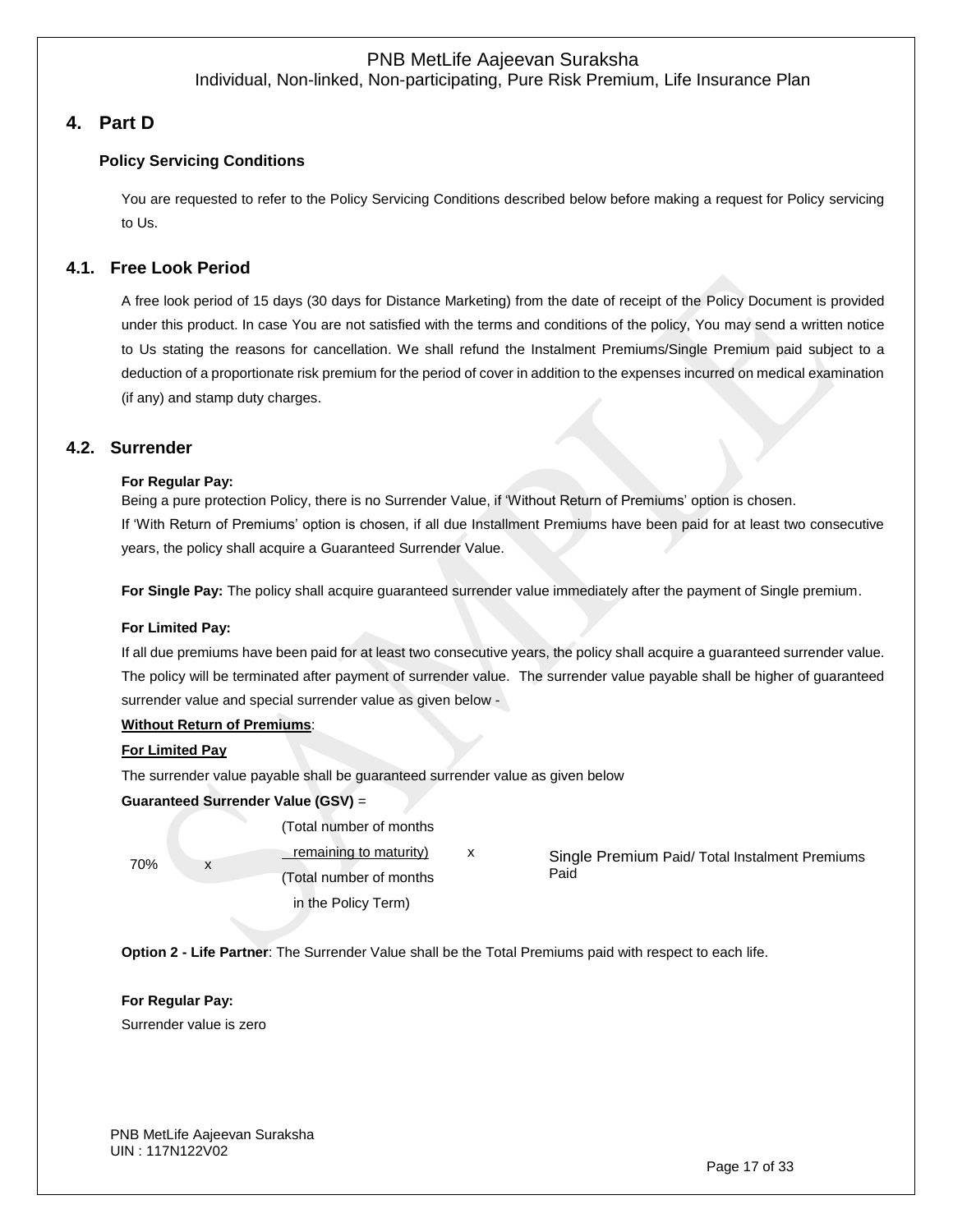Individual, Non-linked, Non-participating, Pure Risk Premium, Life Insurance Plan

#### **With Return of Premiums**:

The Surrender Value payable shall be higher of Guaranteed Surrender Value and Special Surrender Value as given below:

**Guaranteed Surrender Value (GSV)** = Total Premiums Paid/Single Premium paid x GSV factor.

Option 2- Life Partner: The Surrender Value shall be the Total Premiums Paid/Single Premium paid with respect to each Life Assured.

#### **The details of GSV Premium Factors can be downloaded from our website www.pnbmetlife.com.**

Special Surrender Value is calculated as Maturity Paid-up Sum Assured x SSV factor, Where Maturity Paid-up Sum Assured, is as follows:

- **Without Return of Premiums**: zero
- **With Return of Premiums (For Option 1 – Lump Sum, Option 3 – Fixed Income, and Option 4 – Increasing Income):** The absolute amount of benefit guaranteed to be paid on the Maturity Date, which is equal to 100% of Total Premium Paid/Single Premium received.
- **With Return of Premium (Option 2- Life Partner):** The absolute amount of benefit guaranteed to be paid on the Maturity Date with respect to each Life Assured, which is total Instalment Premiums/Single Premium paid (including premiums which are waived and paid by Us, if any) with respect to each Life Assured.

The applicable Surrender Value factors vary according to the Policy Term and Policy Year of Surrender of the Policy.

## **4.3. Premium Discontinuance (Not applicable if Single Pay option is in force under the Policy)**

If You discontinue paying Instalment Premium, the policy will either Lapse or get converted to Reduced Paid-Up Status in accordance with the following provisions:

#### **4.3.1. Lapse**

If all due Instalment Premiums for the first two consecutive Policy Years are not received in full the Policy shall lapse at the end of the Grace Period and the risk cover shall cease immediately.

**For Regular Pay,** if 'Without Return of Premiums' option is chosen, If the Installment Premium is not paid either on the premium due date or within the Grace Period, all benefits under the policy will cease.

No Benefits will be paid when the Policy is in Lapsed status. A Policy on Lapsed status can be revived as specified in Clause 4.5. below.

If a Lapsed policy is not revived at the end of the Revival Period, the Policy will be terminated.

#### **4.3.2. Reduced Paid-up Value**

If a Policy has acquired Guaranteed Surrender Value and no future Instalment Premiums are received, the Policy will continue as a paid up Policy with reduced benefits, however You shall have the option to Surrender the Policy.

Paid-up Policy is a default non forfeiture benefit. Such Paid-up policies can be revived within the Revival Period in accordance with Clause 4.5 below. Once Policy is in Reduced Paid-up Status and is not revived till the end of the Revival Period it will continue to remain in Reduced Paid-up Status.

#### **Death or Terminal Illness Benefit**

Reduced Paid-up Sum Assured on Death is payable on death or Terminal Illness of the Life Assured during the Policy Term, provided the Policy is in Reduced Paid-up Status.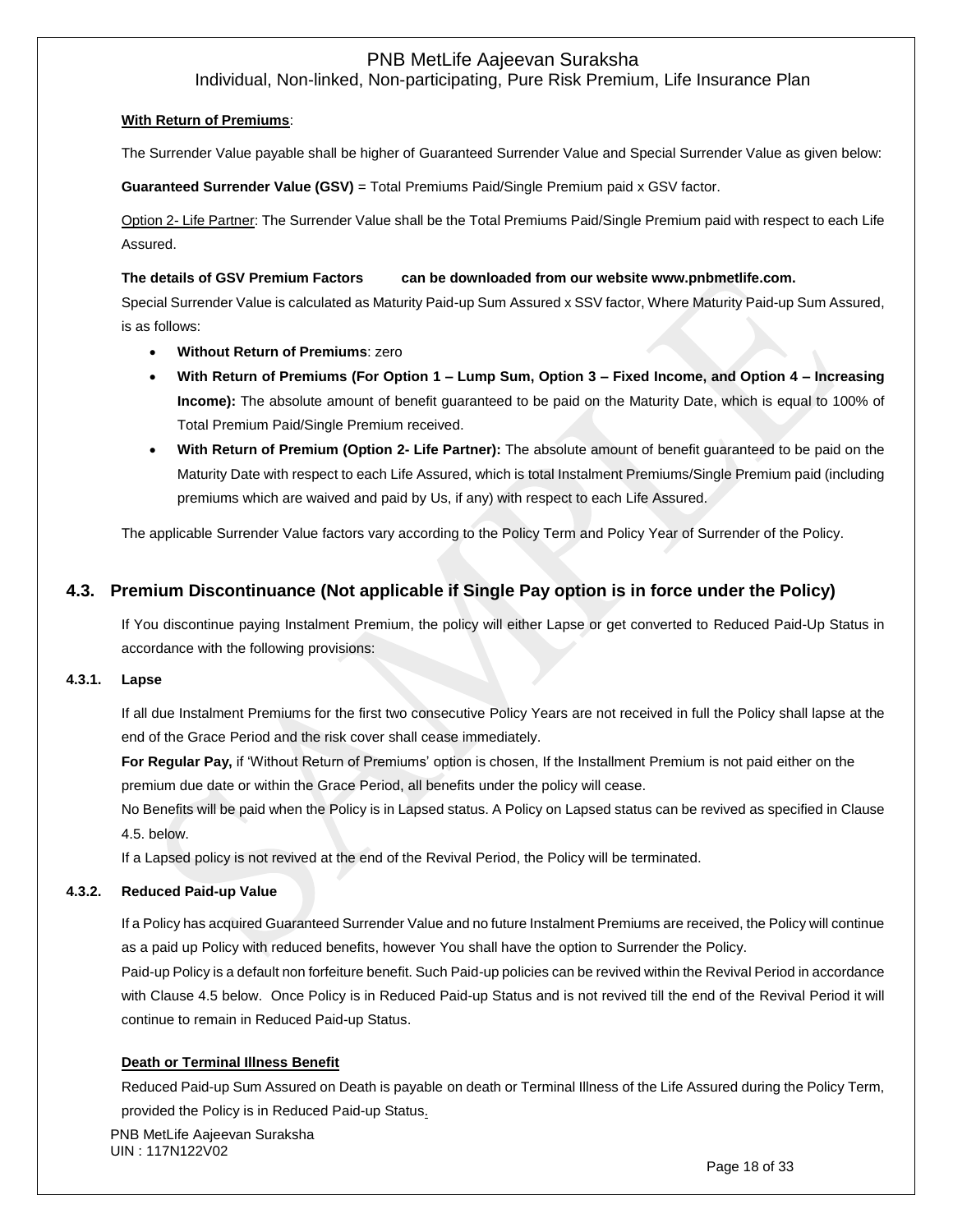#### For **Option 1 – Lump Sum**

Reduced Paid-Up Sum Assured on Death is payable, where paid-up Sum Assured on Death is calculated as: Sum Assured on Death x (Number of Instalment Premiums paid / Number of Instalment Premiums payable during the Premium Payment Term).

The Policy terminates with the payment of this claim amount.

#### For **Option 2 – Life partner**

| On first occurrence of death or diagnosis<br>of Terminal Illness for the First Life                              |           | Reduced Paid - up Sum Assured on Death in respect of the First<br>$\bullet$<br>life is payable as a lump sum where Reduced Paid-up Sum Assured<br>on death is calculated as.<br>Sum Assured on Death in respect of First Life x (Number of<br>Instalment Premiums paid / Number of Instalment Premiums<br>payable during the Premium Payment Term) |  |
|------------------------------------------------------------------------------------------------------------------|-----------|----------------------------------------------------------------------------------------------------------------------------------------------------------------------------------------------------------------------------------------------------------------------------------------------------------------------------------------------------|--|
|                                                                                                                  |           | On subsequent occurrence of death or diagnosis of Terminal Illness<br>of the Second Life, Reduced Paid – up Sum Assured on Death in<br>respect of the Second Life is paid and the Policy terminates                                                                                                                                                |  |
| On first occurrence of death or diagnosis<br>of Terminal Illness for the Second Life<br>preceding the First Life | $\bullet$ | Reduced Paid - up Sum Assured on Death in respect of the Second<br>Life is payable as a lump sum where Reduced Paid-up Sum<br>Assured on death is calculated as.<br>Sum Assured on Death in respect of Second Life x (Number of<br>Instalment Premiums paid / Number of Instalment Premiums<br>payable during the Premium Payment Term)            |  |
|                                                                                                                  |           | On subsequent occurrence of death or diagnosis of Terminal<br>Illness of the first life, Reduced Paid - up Sum Assured on Death<br>in respect of the First Life shall be payable and the Policy<br>terminates                                                                                                                                      |  |
| On first occurrence of death or diagnosis<br>of Terminal Illness of both the lives<br>simultaneously             | $\bullet$ | Reduced Paid - up Sum Assured on Death in respect of both the<br>First Life and the Second Life will be paid as lump sum and the<br>Policy is terminated.                                                                                                                                                                                          |  |

#### For **Option 3 – Fixed Income and Option 4 – Increasing Income**

Reduced Paid-Up Sum Assured on Death is payable, which is calculated as Sum Assured on Death x (Number of Instalment Premiums paid / Number of Instalment Premiums payable during the Premium Payment Term).

The Reduced Paid-Up Sum Assured on Death is the highest of:

- 10 times the Annualized Premium x (t / n) for Limited Pay/Regular pay
- Paid-Up Basic Sum Assured, which is the "Lump Sum x (t / n)" amount payable immediately plus total Monthly Income x (t / n) payable over 120 months on first occurrence of death or diagnosis of Terminal Illness.
- 105% of Total Premiums paid up to the date of death or diagnosis of Terminal Illness of the Life Assured.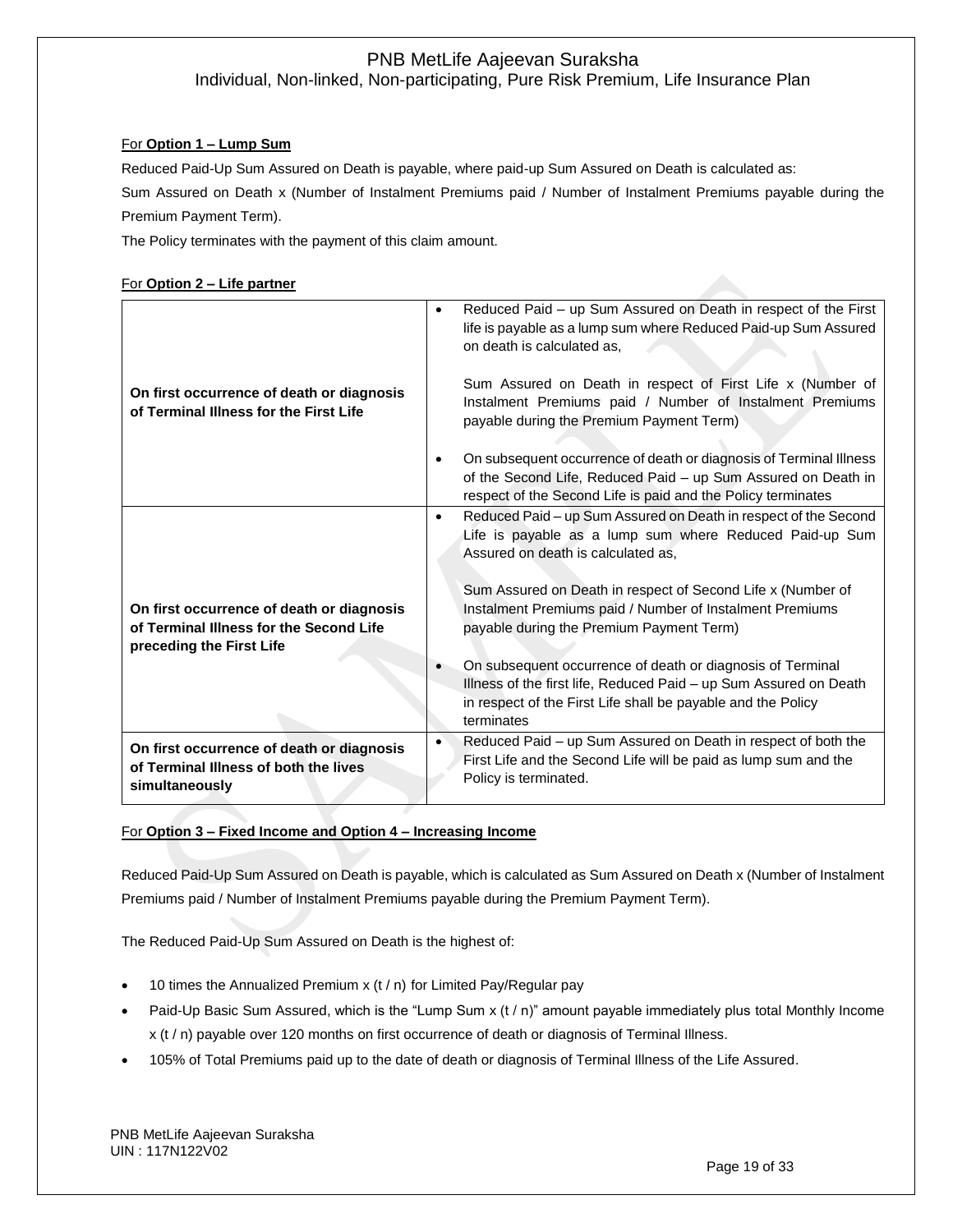Where, "t" refers the Number of Instalment Premiums paid and "n" refers the Number of Instalment Premiums payable during the Premium Payment Term. The Policy terminates with the payment of the last instalment of Monthly Income.

#### **Maturity Benefit**

Reduced Paid-up Sum Assured on Maturity is zero if 'With Return of Premiums' option is not chosen by the Policyholder.

Reduced Paid – up Sum Assured on Maturity is payable as Maturity Benefit.

Maturity Benefit is payable only if 'With Return of Premiums' option is chosen by You.

For Option 1 – Lump Sum payout, Option 3 – Fixed Income, and Option 4 – Increasing Income, Reduced Paid - up Sum Assured on Maturity is the absolute amount of benefit guaranteed to be paid on the Maturity Date, which is total Instalment Premiums paid until the Policy acquires Reduced Paid-up status.

For Option 2 – Life Partner:

| On survival of both lives till the Maturity Date                                                                              | Reduced Paid – up Sum Assured on Maturity in respect of<br>$\bullet$<br>both lives, which is the absolute amount of benefit quaranteed<br>to be paid on the Maturity Date and is equal to Total Premium<br>Paid Paid in respect of both life cover till the Policy goes into<br>Reduced Paid-up status.                                                 |
|-------------------------------------------------------------------------------------------------------------------------------|---------------------------------------------------------------------------------------------------------------------------------------------------------------------------------------------------------------------------------------------------------------------------------------------------------------------------------------------------------|
| In case of death or diagnosis of Terminal Illness<br>of the First Life, and survival of Second Life till<br>the Maturity Date | Reduced Paid – up Sum Assured on Maturity in respect of the<br>Second Life, which is the absolute amount of benefit<br>guaranteed to be paid on the Maturity Date, and is equal to<br>total additional premiums paid (including premiums which are<br>waived and paid by Us) for Second Life cover till the Policy<br>goes into Reduced Paid-up status. |
| In case of death or diagnosis of Terminal Illness<br>of the Second Life, and survival of First Life till<br>the Maturity Date | Reduced Paid - up Sum Assured on Maturity in respect of the<br>$\bullet$<br>First Life, which is the absolute amount of benefit guaranteed<br>to be paid on the Maturity Date, and is equal to Total<br>Premiums Paid for First Life cover till the Policy goes into<br>Reduced Paid - up status.                                                       |

The Policy terminates with the payment of the Maturity Benefit.

### **4.4. Loan**

Loans **are not** available under this Policy

## **4.5. Policy Revival**

A Policy that has Lapsed or that has been converted to a Reduced Paid-up Status in accordance with Clause 4.2.2 may be revived during the Revival Period by giving Us written notice to Revive the Policy, provided that:

- a. Satisfactory evidence of insurability of the Life Assured in accordance with Our board approved underwriting policy is provided to Us at Your expense. We may charge extra premium for the continuance of the Policy in accordance with Our board approved underwriting policy;
- b. The due Instalment Premiums and interest at the rate specified by Us is paid to Us in full. The current rate of interest applicable is 8% p.a. We may change the applicable interest rate from time to time with the prior approval of the IRDA of India.
- c. A Policy that has been surrendered cannot be revived.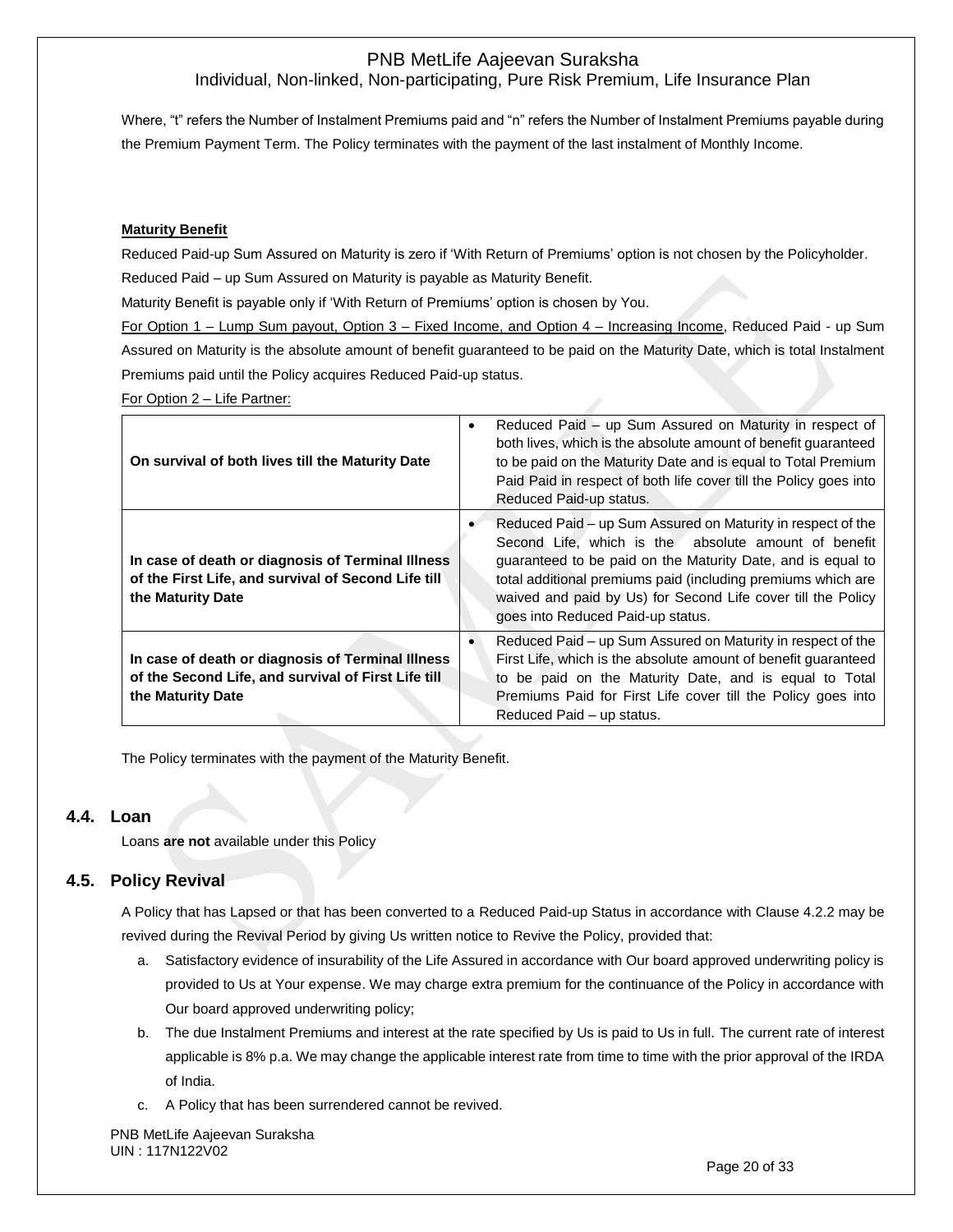# **4.6. Termination of the Policy**

The Policy will terminate on the occurrence of the earliest of the following:

- **1.** On free look cancellation
- **2.** The date of payment of Surrender Value.
- **3.** At the expiry of the Revival Period, if the Policy has not been revived and provided the said Policy has not been converted into Reduced Paid-Up Status in accordance with Clause 4.2.2
- **4.** On payment of the Death or Terminal Illness Benefit or Maturity Benefit (only if 'with return of premiums' option is selected), whichever applicable.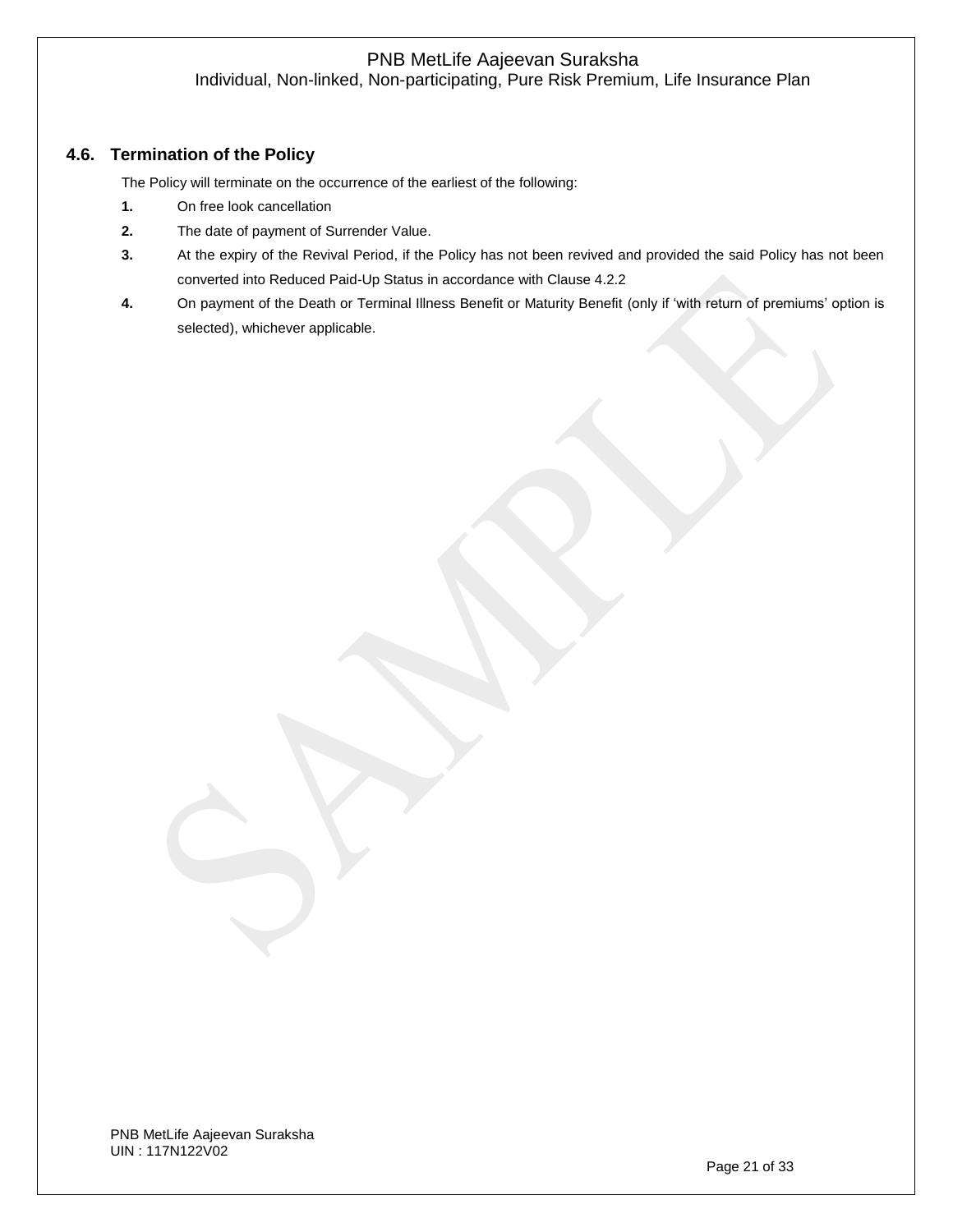# **5. Part E**

**Not applicable**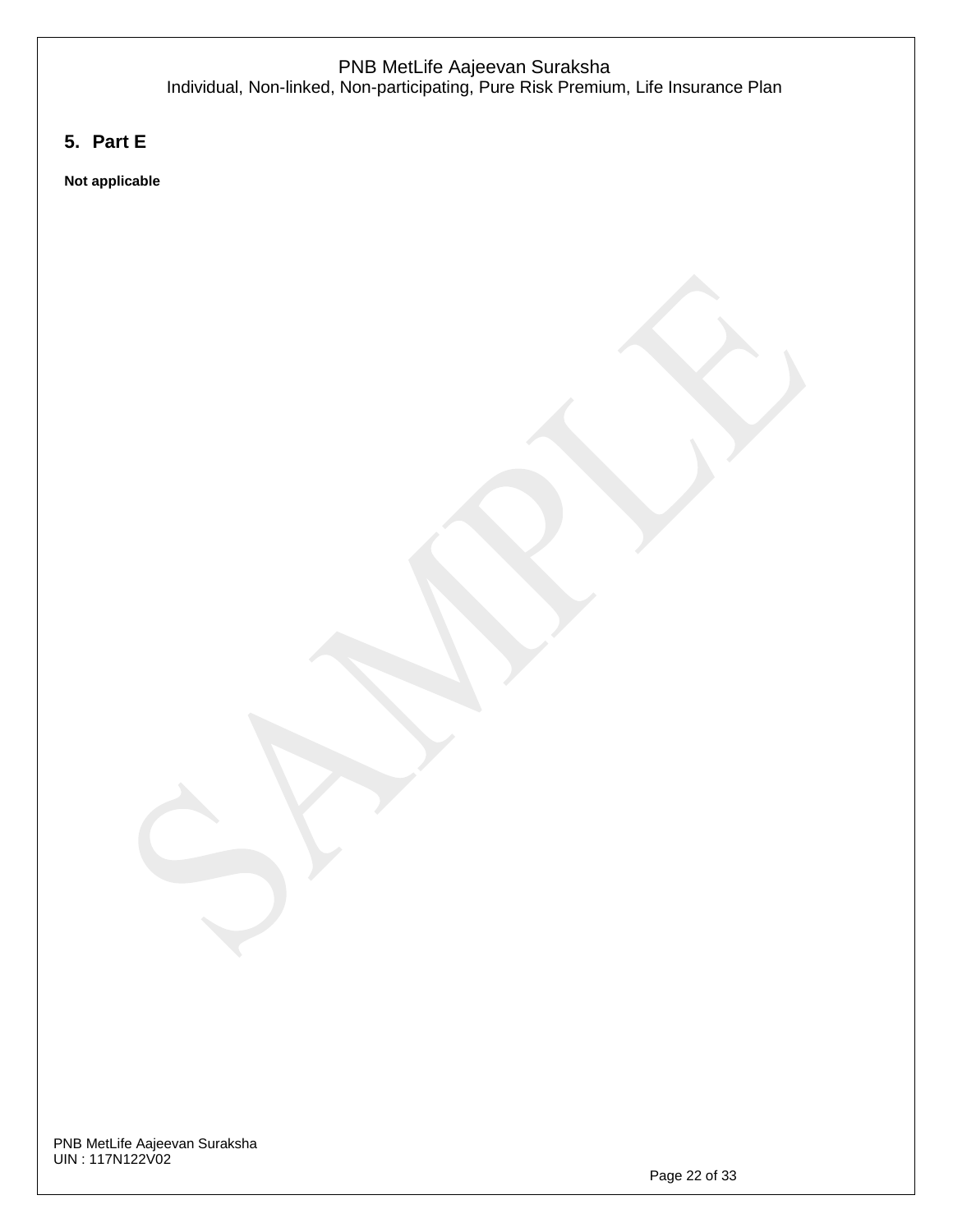Individual, Non-linked, Non-participating, Pure Risk Premium, Life Insurance Plan

# **6. Part F**

### **General Terms & Conditions**

If You wish to change the nomination or assign the Policy or update Your/Nominee's address or other contact details in Our records, You should do so only through the forms prescribed by Us for these purposes. These forms are available at Our offices or may be obtained from Your financial advisor or can be downloaded from Our websit[e www.pnbmetlife.com](http://www.pnbmetlife.com/)

### **6.1. Nomination**

Nomination should be in accordance with provisions of Section 39 of the Insurance Act 1938 as amended from time to time. A Leaflet containing the simplified version of the provisions of Section 39 is enclosed as Annexure A to this Policy for Your reference. Nomination of this Policy is not applicable if the Policy has been executed under Section 6 of the Married Women's Property Act 1874

### **6.2. Assignment**

Assignment should be in accordance with provisions of Section 38 of the Insurance Act 1938 as amended from time to time. A Leaflet containing the simplified version of the provisions of Section 38 is enclosed as Annexure A to this Policy for Your reference. Assignment of this Policy is not applicable if the Policy has been executed under Section 6 of the Married Women's Property Act 1874

### **6.3. Death Claims Procedure**

In order to make a claim for the Death or Terminal Illness Benefit under this Policy, it is mandatory that the Claimant furnishes Us with all of the information and documentation We request, including but not limited to:

- 1. The original Policy document;
- 2. The claim form prescribed by Us, duly completed;
- 3. Evidence of date of birth if We have not admitted age;
- 4. Copy of the photo-identity proof and Address proof of the claimant / nominee (Attested by PNB MetLife Operations Official, or Gazetted officer or Notary public);
- 5. Proof of title to the Policy where applicable;
- 6. Medical report confirming the occurrence of Terminal Illness which is acceptable to Us;
- o Attending consultant's statement confirming occurrence of the Terminal Illness.
- o Attested True Copy of Indoor Case Papers of all the Hospital(s)
- o First Consultation and all Follow- up consultation notes
- o Diagnosis Certificate from Specialist
- o All past and present medical records (such as discharge summary, daily records and investigation test reports), if available;
- o All Medical Examination Reports, including: Laboratory Test Reports, X-Ray/CT Scan/MRI Reports & Plates, Ultrasonography Report, Histopathology Report, Clinical/Hospital Reports, Any other Investigation Report
- o Treatment Papers (Chemotherapy, Radiotherapy etc.) Or Surgery/Operation Notes
- 7. FIR, police inquest, final police report, if applicable;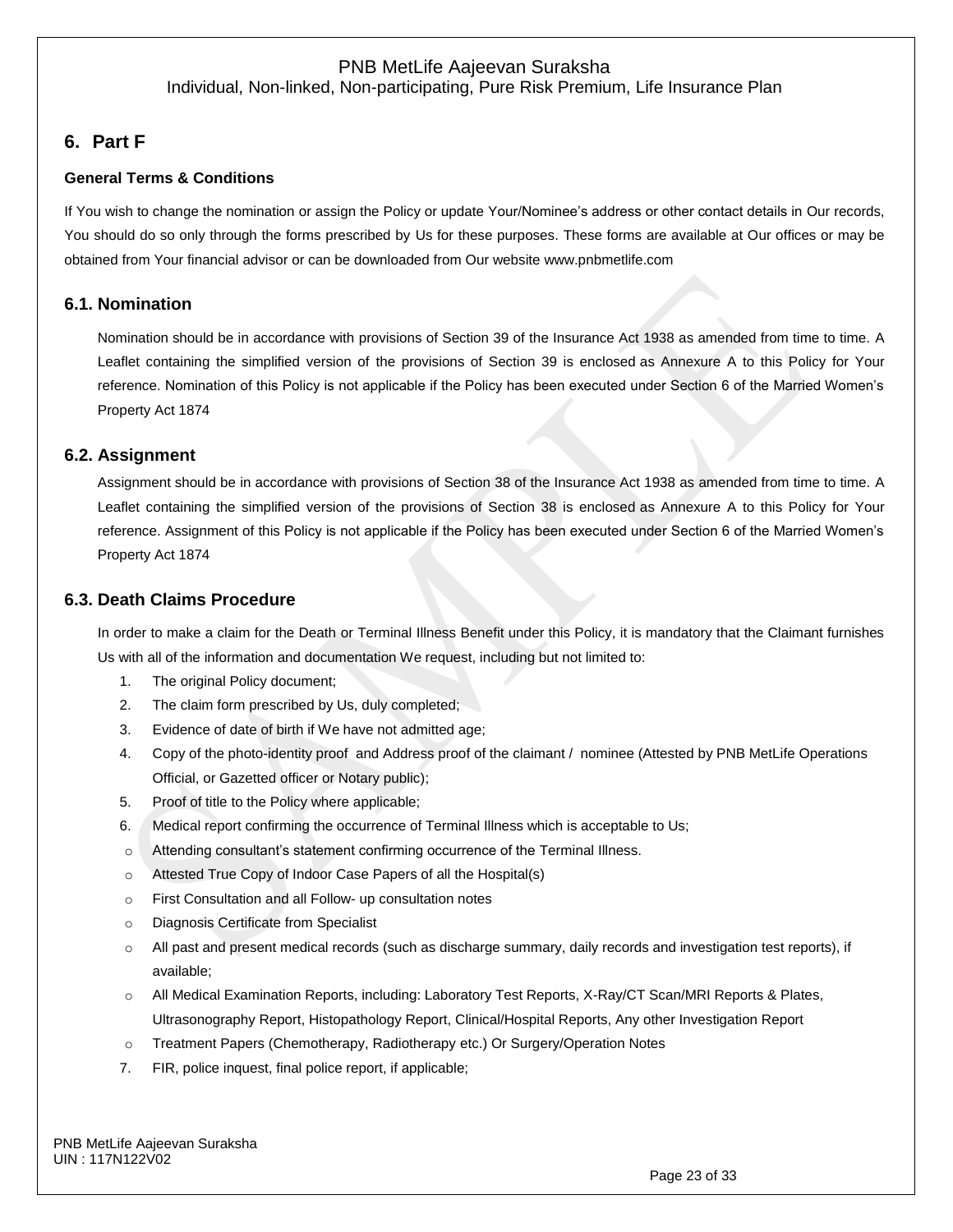## Individual, Non-linked, Non-participating, Pure Risk Premium, Life Insurance Plan

- 8. Original or a certified copy of the death certificate showing the circumstances and cause and the date of death, if applicable;
- 9. Certification of the details of the Nominee (if any)
- 10. Any other documentation or information We request

All supporting documents submitted by claimant / nominee should be attested by PNB MetLife operations official, or gazetted officer or notary public.

Furnishing of the above information and documentation is a condition precedent for Us to pay a claim under this Policy. We request the Claimant shall submit all the above documents within 90 days of the occurrence of the claim incidence. We shall consider submission of the above documents beyond 90 days but not later than 90 days from the occurrence of the claim incidence if there are valid reasons for such a delay on the Claimant's part.

#### **6.4. Maturity Benefit Payout Procedure**

We will make the payment of the Maturity Benefit applicable under Fixed Term Cover option where 'With Return of Premium' is chosen at inception of the Policy , only if We have received all of the information and documentation We request, including but not limited to:

- a. The original Policy Document;
- b. The duly completed claim form prescribed by Us.
- c. The duly completed discharge voucher prescribed by Us.

#### **6.5. Taxation**

The tax benefits on the Policy shall be as per the prevailing tax laws in India and amendments thereto from time to time. In respect of any payment made or to be made under or in relation to this Policy, We will deduct or charge or recover taxes including GST (service tax and other levies as applicable) at such rates as notified by the government or such other body authorized by the government from time to time. Tax laws are subject to change.

#### **6.6. Currency & Place of Payment**

All amounts payable either to or by Us will be paid in the currency specified in the Schedule.

#### **6.7. Fraud, Misrepresentation and Forfeiture**

Fraud, Misrepresentation and Forfeiture would be dealt with in accordance with provisions of Section 45 of the Insurance Act 1938 as amended from time to time. A Leaflet containing the simplified version of the provisions of Section 45 is enclosed in Annexure A for Your reference.

#### **6.8. Suicide Exclusion**

If the Life Assured's death is due to suicide within 12 months from the Date of Commencement of Risk or from date of Revival of the Policy, the Nominee will be entitled to receive at least 80% of the Total Premiums Paid under the Policy till the date of death or the Surrender Value available as on the date of death, whichever is higher, provided the Policy is in Inforce Status. We shall not be liable to pay any interest on this amount.

Under Joint Life Option, in case of suicide death of First life, the cover for First life shall be terminated by paying above benefits, where the premium paid in above definition is the premium paid with respect to First life and the cover for Secondary life shall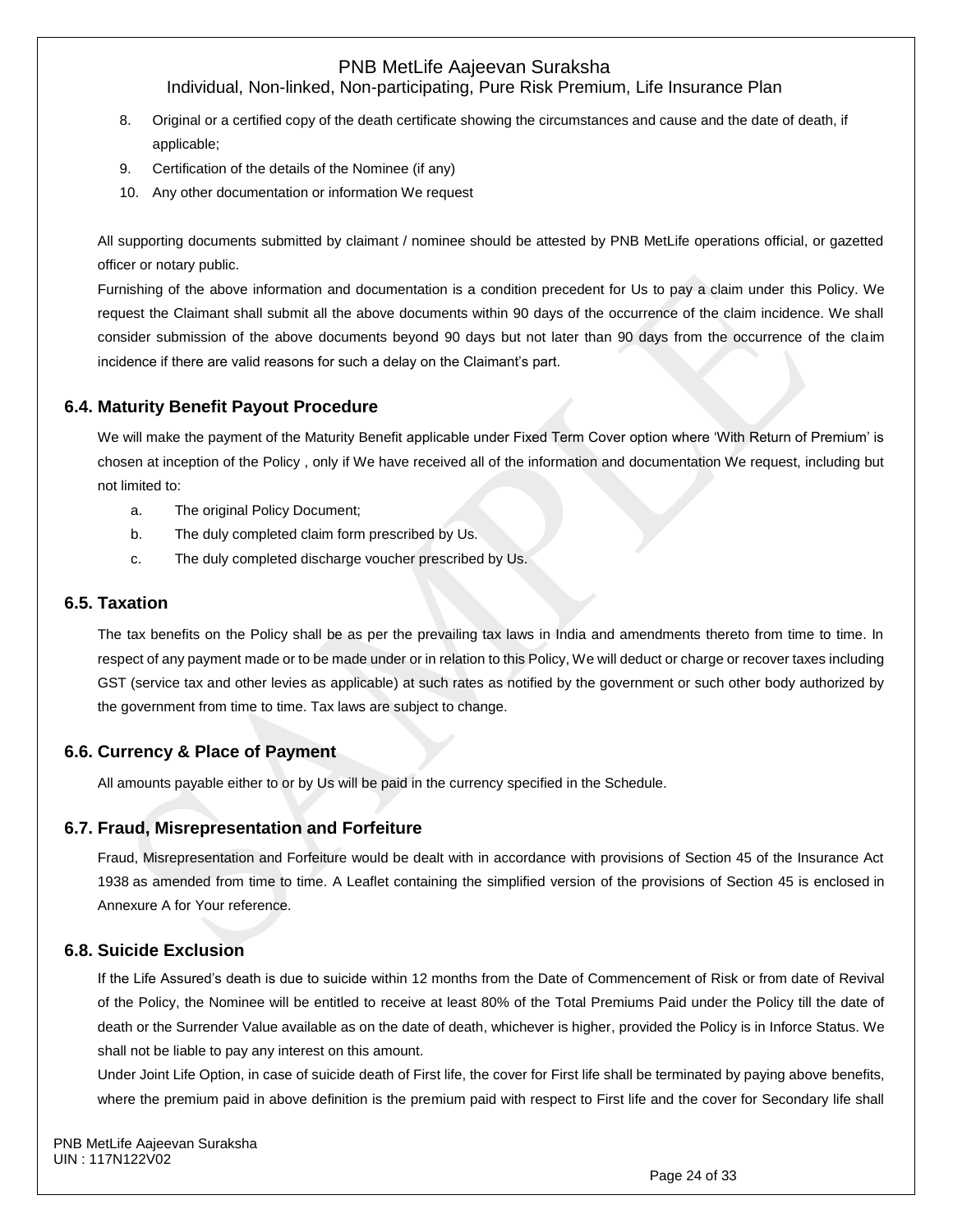### Individual, Non-linked, Non-participating, Pure Risk Premium, Life Insurance Plan

continue with the reduced premium to the extent of premium applicable for Secondary Life. In such case, the waiver of premium benefit shall not be applicable.

Under Joint Life Option, in case of suicide death of Secondary life, the cover for Secondary life shall be terminated by paying above benefits, where the Total Premium Paid in above definition is the premium paid with respect to Secondary life and the cover for First life shall continue with the reduced premium to the extent of premium applicable for First Life.

### **6.9. Proof of Age**

Subject to Section 45 of the Insurance Act 1938, as amended from time to time if the actual age of the Life Assured differs from the Age stated in the Application then:

- a. If the actual age of Life Assured proves to be higher than what is stated in the Application, the Basic Sum Assured will be adjusted to that which would have been purchased by the amount of premium paid, had the age been correctly stated. The Policy will continue to be in force;
- b. If the actual age proves to be lower than what is stated in the Application, the premium paid in excess will be refunded to You without interest or may be adjusted towards future premium at our sole discretion. The Policy will continue to be in force.
- c. If the Life Assured's actual age is such that it would have made him/her ineligible for the insurance cover stated in the Policy, We reserve the right at Our sole discretion to take such action as may be deemed appropriate including cancellation of the Policy upon payment of the Surrender Value.

### **6.10. Loss of the Policy Document**

If the Policy is lost or destroyed, You may make a written request for a duplicate Policy which We will issue duly endorsed to show that it is in place of the original document. Upon the issue of a duplicate Policy, the original will cease to have any legal force or effect.

### **6.11. Policyholder's Rights**

To exercise Your rights or options, under this Policy, You should follow the procedures stated in this Policy. If You want to change Your Nominee, change an address or exercise any other options under the Policy, You shall do so only using the forms prescribed for each purpose which are available with Your financial advisor, from Our local office or can be downloaded from Our website [www.pnbmetlife.com.](http://www.pnbmetlife.com/)

### **6.12. Travel, Residence & Occupation**

This Policy does not impose any restrictions as to travel and residence. This Policy does not impose any restrictions as to occupation.

### **6.13. Governing Law & Jurisdiction**

The terms and conditions of the Policy shall be governed by and be interpreted in accordance with Indian law and all disputes and differences arising under or in relation to the Policy shall be subject to the sole and exclusive jurisdiction of the jurisdictional courts in India.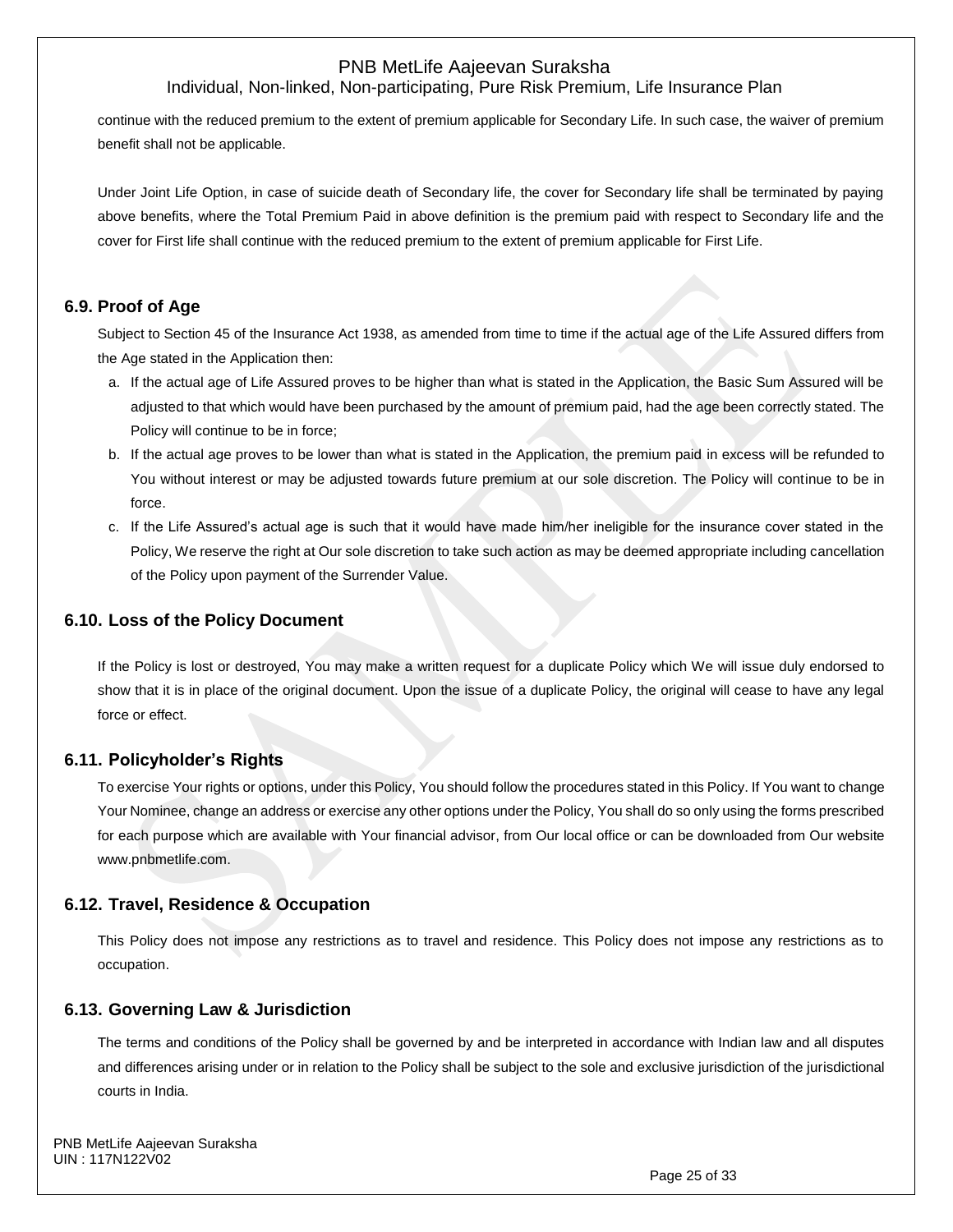Individual, Non-linked, Non-participating, Pure Risk Premium, Life Insurance Plan

### **6.14. Our Address for Communications**

All notices and communications in respect of this Policy shall be addressed to Us at the following address:

**PNB MetLife India Insurance Co. Ltd, 1st Floor, Techniplex -1, Techniplex Complex, Off Veer Savarkar Flyover, Goregaon (West), Mumbai – 400062, Maharashtra Call us Toll-free at** 1-800-425-6969,

**Visit Our Website**: [www.pnbmetlife.com,](http://www.pnbmetlife.com/) 

**Email:** indiaservice@pnbmetlife.co.in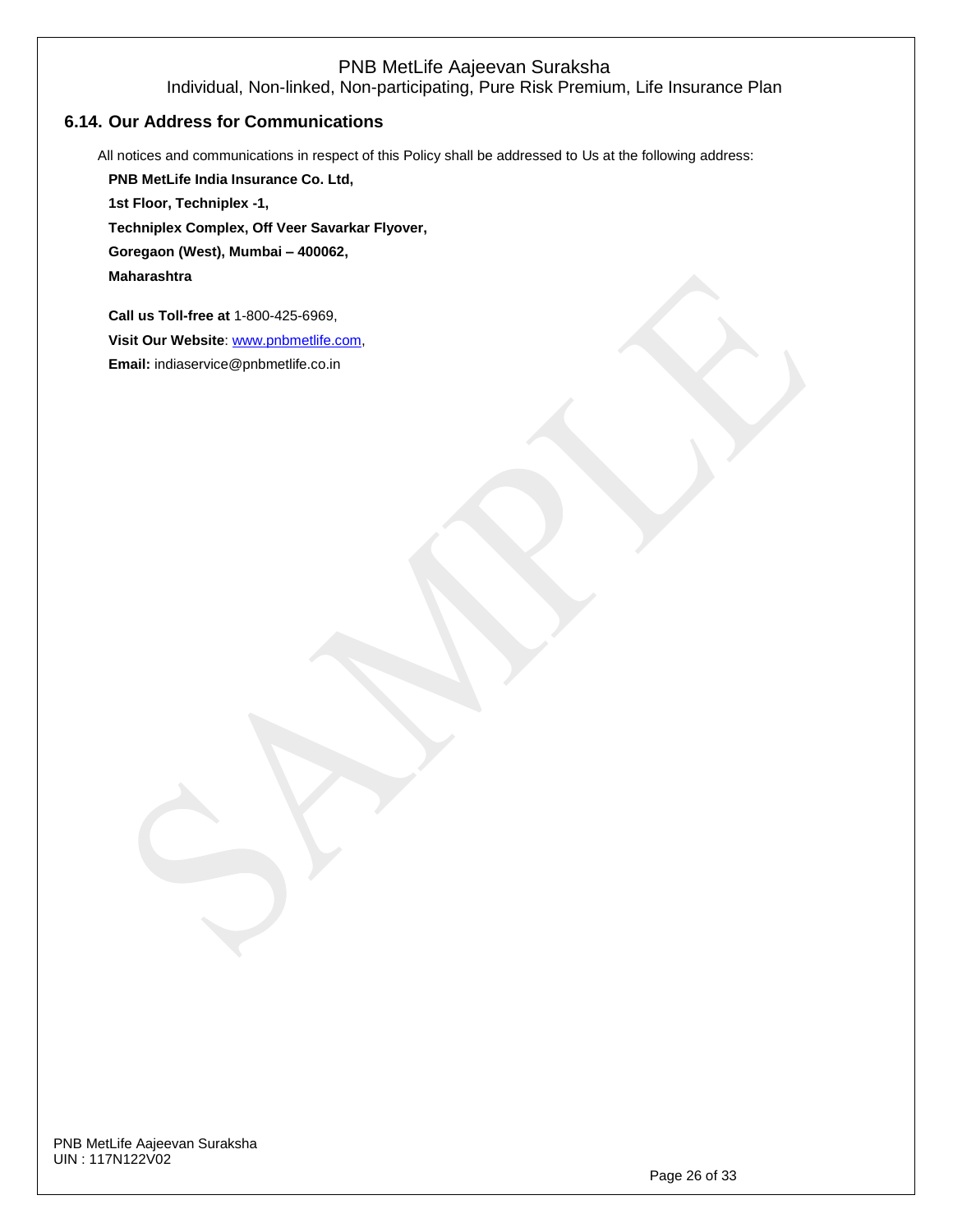Individual, Non-linked, Non-participating, Pure Risk Premium, Life Insurance Plan

# **7. Part G**

#### **GRIEVANCE REDRESSAL MECHANISM & OMBUDSMAN DETAILS**

### **7.1. Grievance Redressal Mechanism**

In case You have any query or complaint or grievance, You may approach Our office at the following address:

### **Level 1**

For any complaint/grievance, approach any of Our following touch points:

- Call 1800-425-69-69 (Toll free) or 080-26502244
- Email at [india\\_grievancecell@pnbmetlife.co.in](mailto:india_grievancecell@pnbmetlife.co.in)
- Write to

**Customer Service Department,** 

**1st Floor, Techniplex -1, Techniplex Complex, Off Veer Savarkar Flyover, Goregaon (West), Mumbai – 400062. Phone: +91-22-41790000, Fax: +91-22-41790203**

- Online through Our website [www.pnbmetlife.com](http://www.pnbmetlife.com/)
- Our nearest PNB MetLife branch across the country

#### **Level 2:**

In case not satisfied with the resolution provided by the above touch points, or have not received any response within 10 days, You may

- Write to Our Grievance Redressal Officer at [gro@pnbmetlife.co.in](mailto:gro@pnbmetlife.co.in) or
- Send a letter to

**PNB MetLife India Insurance Co. Ltd,**

**Platinum Towers, 4th Floor, Sohna Road,** 

**Sector - 47, Gurgaon – 122002**

Please address Your queries or complaints to our customer services department, and Your grievances to our grievance redressal officer on the address referred above, who are authorized to review Your queries or complaints or grievances and address the same. Please note that only an officer duly authorized by Us has the authority to resolve Your queries or complaints or grievances. We shall in no way be responsible, or liable, or bound by, any replies or communications or undertakings, given by or received from, any financial advisor or any employee who was involved in selling You this Policy.

#### **Level 3:**

If You are not satisfied with the response or do not receive a response from Us within fifteen (15) days, You may approach the IRDAI Grievance Cell Centre (IGCC) on the following contact details:

- Online : You can register Your complaint online at [http://www.igms.irda.gov.in](http://www.igms.irda.gov.in/)
- By Post : You can write or fax Your complaints to
	- **Consumer Affairs Department Insurance Regulatory and Development Authority of India Sy No. 115/1, Financial District, Nanakramguda, Gachibowli, Hyderabad – 500032, Telangana**
	- By E-mail : E-mail ID: [complaints@irda.gov.in](mailto:complaints@irda.gov.in)
	- By Phone : 1800 4254 732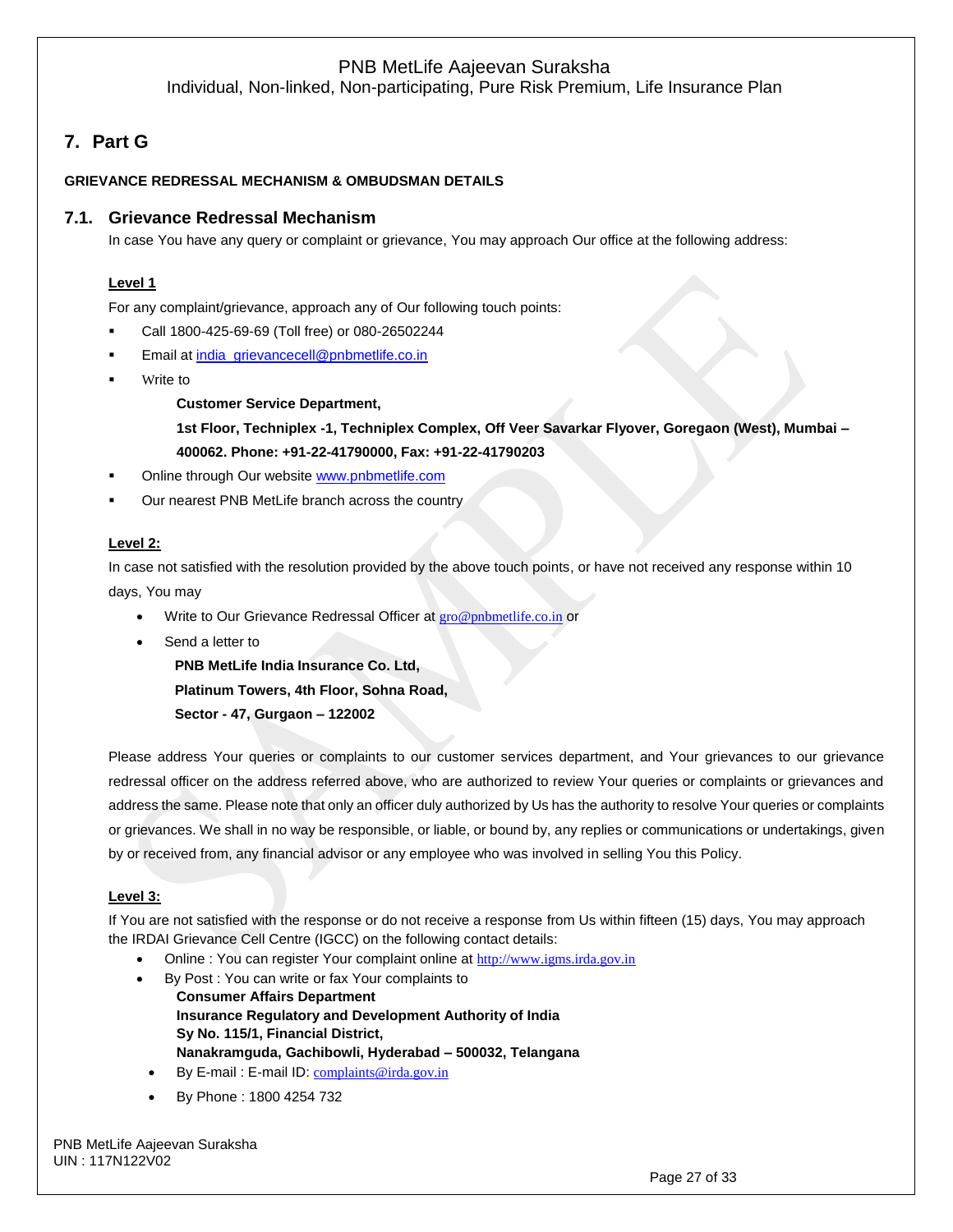# Individual, Non-linked, Non-participating, Pure Risk Premium, Life Insurance Plan

In case You are not satisfied with the decision/resolution, You may approach the Insurance Ombudsman at the address in the list of Ombudsman below, if Your grievance pertains to:

- Insurance claim that has been rejected or dispute of a claim on legal construction of the Policy;
- Delay in settlement of claim;
- Dispute with regard to premium; or
- Misrepresentation of terms and conditions of the Policy;
- Policy servicing related grievances against Us or Our agent/intermediary;
- Issuance of Policy in non-conformity with the proposal form;
- Non-issuance of the Policy after receipt of premium;or
- Any other matter resulting from the violation of provisions of the Insurance Act, 1938 as amended from time to time or the Regulations, circulars, guidelines or instructions issued by the IRDA of India from time to time or the terms and conditions of the Policy, in so far as they relate to issues mentioned above.
- 1) The complaint should be made in writing duly signed by You, Nominee, Assignee or by Your legal heirs with full name, address and contact information of the complainant, the details of our branch or office against whom the complaint is made, the facts giving rise to the complaint, supported by documents, the nature and extent of the loss caused to the complainant and the relief sought from the Insurance Ombudsman. Per Rule 14(3) of the Insurance Ombudsman Rules, 2017 (Rules), a complaint to the Insurance Ombudsman can be made if the complainant makes a written representation to the Insurer and files the complaint, within one year
	- after the order of the Insurer rejecting the representation is received; or
	- after receipt of decision of the Insurer which is not to the satisfaction of the complainant;
	- after expiry of a period of one month from the date of sending the written representation to the Insurer if the Insurer fails to furnish reply to the complainant .
- 2) The Insurance Ombudsman shall be empowered to condone the delay in such cases as he may consider necessary, after calling for objections of the Insurer against the proposed condonation and after recording reasons for condoning the delay and in case the delay is condoned, the date of condonation of delay shall be deemed to be the date of filing of the complaint, for further proceedings under these Rules.
- 3) No complaint before the Insurance Ombudsman shall be maintainable on the same subject matter on which proceedings are pending before or disposed of by any court or consumer forum or arbitrator.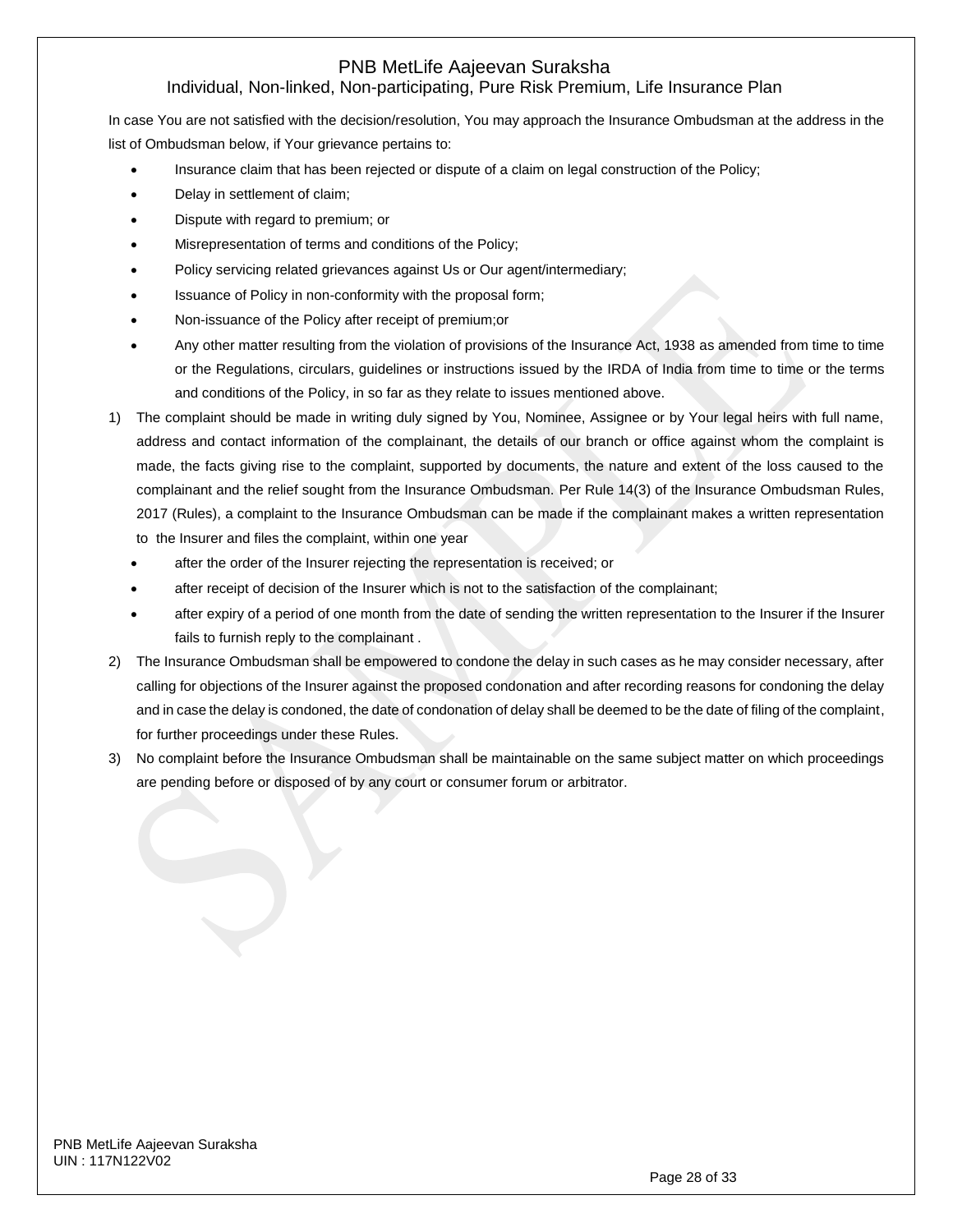Individual, Non-linked, Non-participating, Pure Risk Premium, Life Insurance Plan

# **7.2. List of Insurance Ombudsman**

| <b>CONTACT</b><br><b>LOCATION</b> | <b>CONTACT DETAILS</b>                                                                                                                                                                                                      | <b>JURISDICTION</b>                                                                                                                                                                                                                                             |
|-----------------------------------|-----------------------------------------------------------------------------------------------------------------------------------------------------------------------------------------------------------------------------|-----------------------------------------------------------------------------------------------------------------------------------------------------------------------------------------------------------------------------------------------------------------|
| <b>AHMEDABAD</b>                  | Jeevan Prakash Building, 6th floor,<br>Tilak Marg, Relief Road,<br>Ahmedabad - 380 001.<br>Tel.:- 079-25501201/02/05/06.<br>Email: bimalokpal.ahmedabad@ecoi.co.in                                                          | State of Gujarat, Union Territories of<br>Dadra & Nagar Haveli and Daman and Diu.                                                                                                                                                                               |
| <b>BENGALURU</b>                  | 19/19, Jeevan Soudha Building, PID No. 57-27-N-19<br><b>Ground Floor</b><br>24th Main, J.P. Nagar First Phase,<br>Bengaluru-560078<br>Tel.: 080 - 26652049/26652048<br>Email: bimalokpal.bengaluru@ecoi.co.in               | <b>State of Karnataka.</b>                                                                                                                                                                                                                                      |
| <b>BHOPAL</b>                     | Janak Vihar Complex, 2nd Floor, 6, Malviya Nagar,<br>Opp. Airtel, Near New Market, Bhopal - 462 003.<br>Tel.:- 0755-2769201/202. Fax:- 0755-2769203<br>Email: bimalokpal.bhopal@ecoi.co.in                                  | <b>States of Madhya Pradesh and</b><br>Chhattisgarh.                                                                                                                                                                                                            |
| <b>BHUBANESHWA</b><br>R           | 62, Forest park, Bhubneshwar - 751 009.<br>Tel.:- 0674- 2596461/2596455. Fax:- 0674-2596429<br>Email: bimalokpal.bhubaneswar@ecoi.co.in                                                                                     | <b>State of Orissa.</b>                                                                                                                                                                                                                                         |
| <b>CHANDIGARH</b>                 | S.C.O. No. 101-103, 2nd Floor,<br>Batra Building, Sector 17 - D, Chandigarh - 160 017.<br>Tel.:- 0172-2706196, 2706468. Fax:- 0172-2708274<br>Email: bimalokpal.chandigarh@ecoi.co.in                                       | States of Punjab, Haryana, Himachal<br>Pradesh, Jammu & Kashmir and Union<br><b>Territory of Chandigarh.</b>                                                                                                                                                    |
| <b>CHENNAI</b>                    | Fatima Akhtar Court, 4th Floor, 453 (old 312), Anna<br>Salai, Teynampet, Chennai - 600 018.<br>Tel.:- 044-24333668/24335284. Fax:- 044-24333664<br>Email bimalokpal.chennai@ecoi.co.in                                      | <b>State of Tamil Nadu and Union Territory</b><br>Pondicherry Town and Karaikal (which is<br>part of Union Territory of Pondicherry).                                                                                                                           |
| <b>DELHI</b>                      | 2/2 A, Universal Insurance Building,<br>Asaf Ali Road, New Delhi - 110 002.<br>Tel.:- 011- 23232481/23213504.<br>Email: bimalokpal.delhi@ecoi.co.in                                                                         | New Delhi.                                                                                                                                                                                                                                                      |
| <b>ERNAKULAM</b>                  | 2nd Floor, Pulinat Building, Opp. Cochin Shipyard,<br>M.G. Road, Ernakulam, Kochi-682 015.<br>Tel.:- 0484 - 2358759 / 2359338. Fax:- 0484 - 2359336<br>Email:- bimalokpal.ernakulam@ecoi.co.in                              | State of Kerala and Union Territory of<br>(a) Lakshadweep<br>(b) Mahe - a part of Union Territory of<br><b>Pondicherry</b>                                                                                                                                      |
| <b>GUWAHATI</b>                   | Jeevan Nivesh' Bldg., 5th Floor, Near. Pan bazar over<br>bridge, S.S. Road, Guwahati - 781001.<br>Tel.:- 0361-2632204 / 2602205.<br>Email: bimalokpal.guwahati@ecoi.co.in                                                   | States of Assam, Meghalaya, Manipur,<br>Mizoram, Arunachal Pradesh, Nagaland<br>and Tripura.                                                                                                                                                                    |
| <b>HYDERABAD</b>                  | 6-2-46, 1st floor, "Moin Court", Lane Opp. Saleem<br>Function Palace, A. C. Guards, Lakdi-Ka-Pool,<br>Hyderabad - 500 004.<br>Tel.:- 040- 67504123 / 23312122. Fax:- 040-23376599<br>Email: bimalokpal.hyderabad@ecoi.co.in | State of Andhra Pradesh, Telangana,<br>Union Territory of Yanam which is a part<br>of Territory of Pondicherry.                                                                                                                                                 |
| <b>JAIPUR</b>                     | Jeevan Nidhi - Il Bldg., Gr. Floor, Bhawani Singh<br>Road, Jaipur - 302 005.<br>Tel.: 0141 -2740363<br>Email bimalokpal.jaipur@ecoi.co.in                                                                                   | State of Rajasthan.                                                                                                                                                                                                                                             |
| <b>KOLKATA</b>                    | Hindustan Bldg. Annexe, 4th Floor,<br>4, C.R. Avenue, KOLKATA - 700 072.<br>TEL: 033-22124339/22124340. Fax: 033-22124341<br>Email - bimalokpal.kolkata@ecoi.co.in                                                          | States of West Bengal, Sikkim and Union<br><b>Territories of Andaman and Nicobar</b><br>Islands.                                                                                                                                                                |
| <b>LUCKNOW</b>                    | 6th Floor, Jeevan Bhawan, Phase-II, Nawal Kishore<br>Road, Hazratganj, Lucknow-226 001.<br>Tel.:- 0522-2231330/1 Fax:- 0522-2231310<br>Email: bimalokpal.lucknow@ecoi.co.in                                                 | Districts of Uttar Pradesh: Laitpur,<br>Jhansi, Mahoba, Hamirpur, Banda,<br>Chitrakoot, Allahabad, Mirzapur,<br>Sonbhabdra, Fatehpur, Pratapgarh,<br>Jaunpur, Varanasi, Gazipur, Jalaun,<br>Kanpur, Lucknow, Unnao, Sitapur,<br>Lakhimpur, Bahraich, Barabanki, |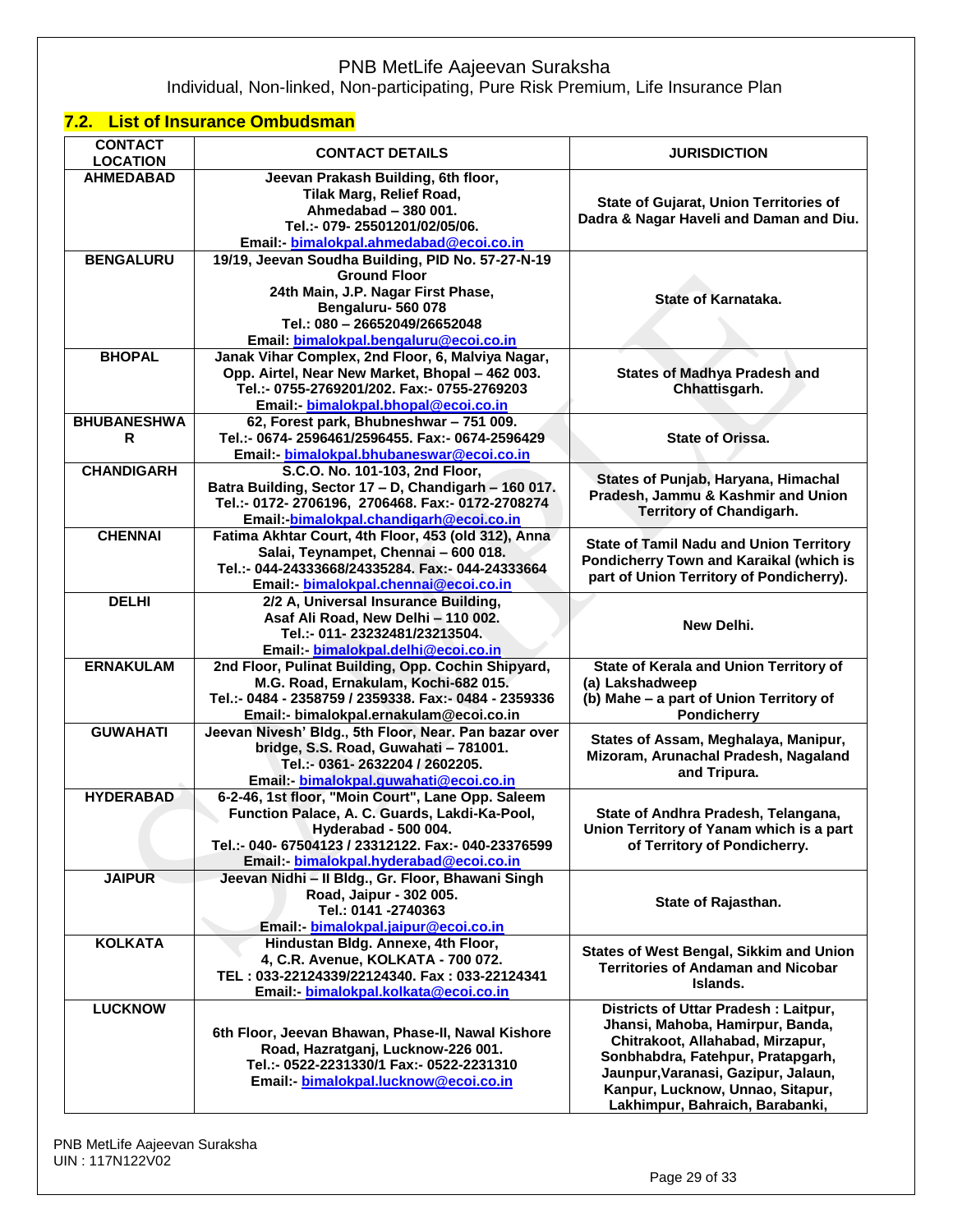|               |                                                                                                                                                                          | Raebareli, Sravasti, Gonda, Faizabad,<br>Amethi, Kaushambi, Balrampur, Basti,<br>Ambedkarnagar, Sultanpur, Maharajgang,<br>Santkabirnagar, Azamgarh, Kushinagar,<br>Gorkhpur, Deoria, Mau, Ghazipur,<br>Chandauli, Ballia, Sidharathnagar.                                                                                                                                                                                     |
|---------------|--------------------------------------------------------------------------------------------------------------------------------------------------------------------------|--------------------------------------------------------------------------------------------------------------------------------------------------------------------------------------------------------------------------------------------------------------------------------------------------------------------------------------------------------------------------------------------------------------------------------|
| <b>MUMBAI</b> | 3rd Floor, Jeevan Seva Annexe, S. V.<br>Road, Santacruz (W), Mumbai - 400 054.<br>Tel.:- 022-26106552/6960. Fax:- 022-26106052<br>Email: bimalokpal.mumbai@ecoi.co.in    | States of Goa,<br>Mumbai Metropolitan Region<br>excluding Navi Mumbai & Thane                                                                                                                                                                                                                                                                                                                                                  |
| <b>NOIDA</b>  | Bhagwan Sahai Palace, 4th Floor, Main Road, Naya<br>Bans, Sector-15, G.B. Nagar, UP-201301<br>Tel.:- 0120-2514250/52/53<br>Email: bimalokpal.noida@ecoi.co.in            | State of Uttaranchal and the following<br>Districts of Uttar Pradesh: Agra, Aligarh,<br>Bagpat, Bareilly, Bijnor, Budaun,<br>Bulandshehar, Etah, Kanooj, Mainpuri,<br>Mathura, Meerut, Moradabad,<br>Muzaffarnagar, Oraiyya, Pilibhit, Etawah,<br>Farrukhabad, Firozbad,<br>Gautambodhanagar, Ghaziabad, Hardoi,<br>Shahjahanpur, Hapur, Shamli, Rampur,<br>Kashganj, Sambhal, Amroha, Hathras,<br>Kanshiramnagar, Saharanpur. |
| <b>PATNA</b>  | Kalpana Arcade Building, 1st Floor, Bazar Samiti<br>Road.<br>Bahadurpur, Patna-800 006<br>Tel.: 0612-2680952<br>Email: bimalokpal.patna@gbic.co.in                       | <b>States of Bihar and Jharkand</b>                                                                                                                                                                                                                                                                                                                                                                                            |
| <b>PUNE</b>   | 3rd Floor, Jeevan Darshan Bldg., C.T.S. No.s. 195 to<br>198, N.C. Kelkar Road, Narayan Peth, Pune - 411 030<br>Tel.: 020 - 41312555<br>Email: bimalokpal.pune@ecoi.co.in | State of Maharashtra, Area of Navi<br>Mumbai and Thane excluding Mumbai<br><b>Metropolitan Region.</b>                                                                                                                                                                                                                                                                                                                         |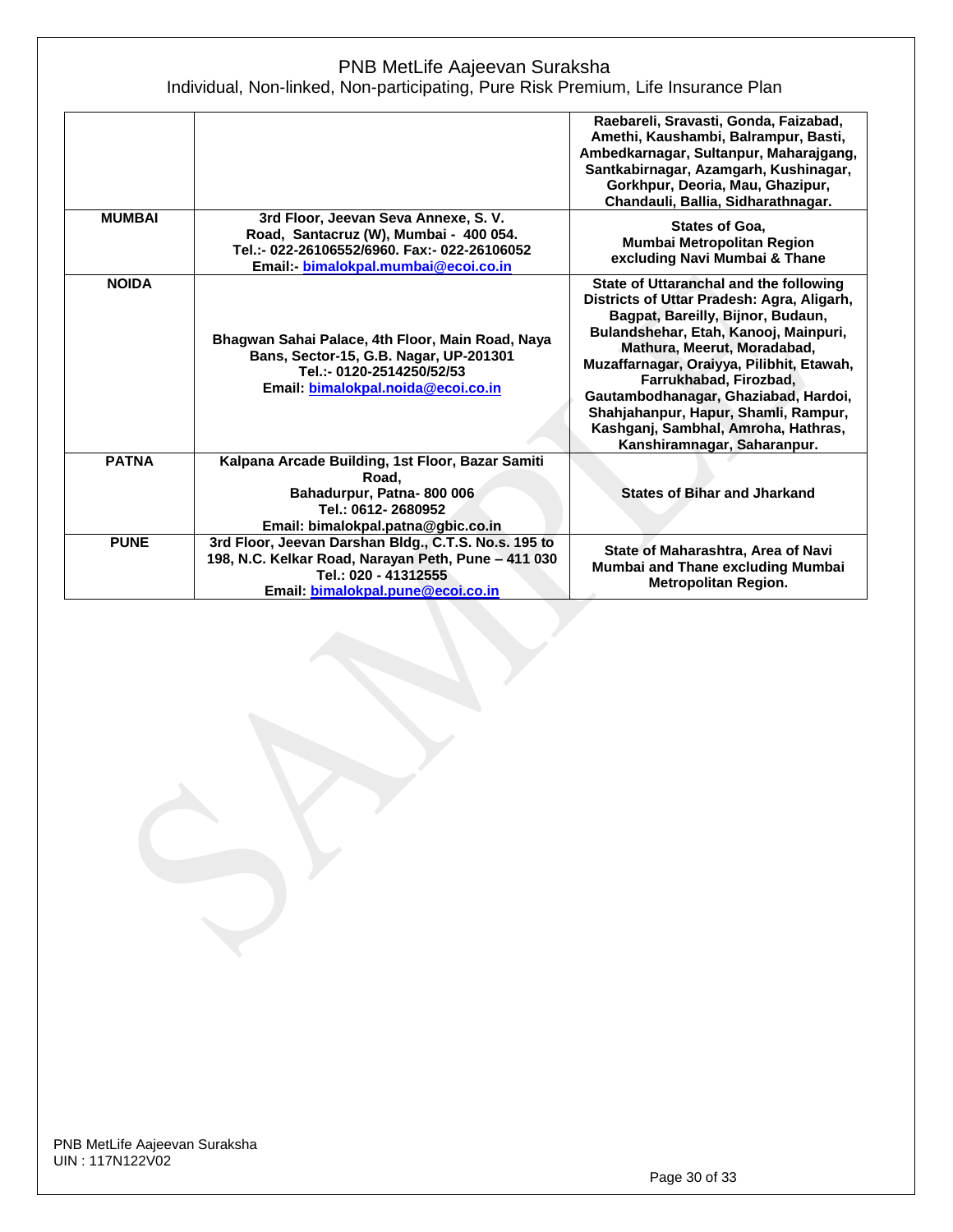Individual, Non-linked, Non-participating, Pure Risk Premium, Life Insurance Plan

# **Annexure A**

### **Section 39, Nomination by policyholder**

- 1. Nomination of a life insurance Policy is as below in accordance with Section 39 of the Insurance Act, 1938 as amended by Insurance Laws (Amendment) Ordinance dtd 26.12.2014. The extant provisions in this regard are as follows:
- 2. The policyholder of a life insurance on his own life may nominate a person or persons to whom money secured by the policy shall be paid in the event of his death.
- 3. Where the nominee is a minor, the policyholder may appoint any person to receive the money secured by the policy in the event of policyholder's death during the minority of the nominee. The manner of appointment is to be laid down by the company. 4. Nomination can be made at any time before the maturity of the policy.
- 5. Nomination may be incorporated in the text of the policy itself or may be endorsed on the policy communicated to the company
- and can be registered by the company in the records relating to the policy.
- 6. Nomination can be cancelled or changed at any time before policy matures, by an endorsement or a further endorsement or a will as the case may be.
- 7. A notice in writing of Change or Cancellation of nomination must be delivered to the company for the company to be liable to such nominee. Otherwise, company will not be liable if a bonafide payment is made to the person named in the text of the policy or in the registered records of the company.
- 8. Fee to be paid to the company for registering change or cancellation of a nomination can be specified by the Authority through Regulations.
- 9. On receipt of notice with fee, the company should grant a written acknowledgement to the policyholder of having registered a nomination or cancellation or change thereof.
- 10. A transfer or assignment made in accordance with Section 38 shall automatically cancel the nomination except in case of assignment to the company or other transferee or assignee for purpose of loan or against security or its reassignment after repayment. In such case, the nomination will not get cancelled to the extent of company's or transferee's or assignee's interest in the policy. The nomination will get revived on repayment of the loan.
- 11. The right of any creditor to be paid out of the proceeds of any policy of life insurance shall not be affected by the nomination.
- 12. In case of nomination by policyholder whose life is insured, if the nominees die before the policyholder, the proceeds are payable to policyholder or his heirs or legal representatives or holder of succession certificate.
- 13. In case nominee(s) survive the person whose life is insured, the amount secured by the policy shall be paid to such survivor(s).
- 14. Where the policyholder whose life is insured nominates his
	- parents or
	- spouse or
	- children or
	- spouse and children
	- or any of them

the nominees are beneficially entitled to the amount payable by the company to the policyholder unless it is proved that policyholder could not have conferred such beneficial title on the nominee having regard to the nature of his title.

If nominee(s) die after the policyholder but before his share of the amount secured under the policy is paid, the share of the expired nominee(s) shall be payable to the heirs or legal representative of the nominee or holder of succession certificate of such nominee(s).

- 15. The provisions of sub-section 7 and 8 (13 and 14 above) shall apply to all life insurance policies maturing for payment after the commencement of Insurance Laws (Amendment) Ordinance, 2014 (i.e 26.12.2014).
- 16. If policyholder dies after maturity but the proceeds and benefit of the policy has not been paid to him because of his death, his nominee(s) shall be entitled to the proceeds and benefit of the policy.
- 17. The provisions of Section 39 are not applicable to any life insurance policy to which Section 6 of Married Women's Property Act, 1874 applies or has at any time applied except where before or after Insurance Laws (Ordinance) 2014, a nomination is made in favour of spouse or children or spouse and children whether or not on the face of the policy it is mentioned that it is made under Section 39. Where nomination is intended to be made to spouse or children or spouse and children under Section 6 of MWP Act, it should be specifically mentioned on the policy. In such a case only, the provisions of Section 39 will not apply.

[Disclaimer: This is not a comprehensive list of amendments of Insurance Act, 1938, as amended from time to time and only a simplified version prepared for general information. Policy Holders are advised to refer the Insurance Laws (Amendment) Act 2015 notified in the Official Gazette on 23rd March 2015 for complete and accurate details.]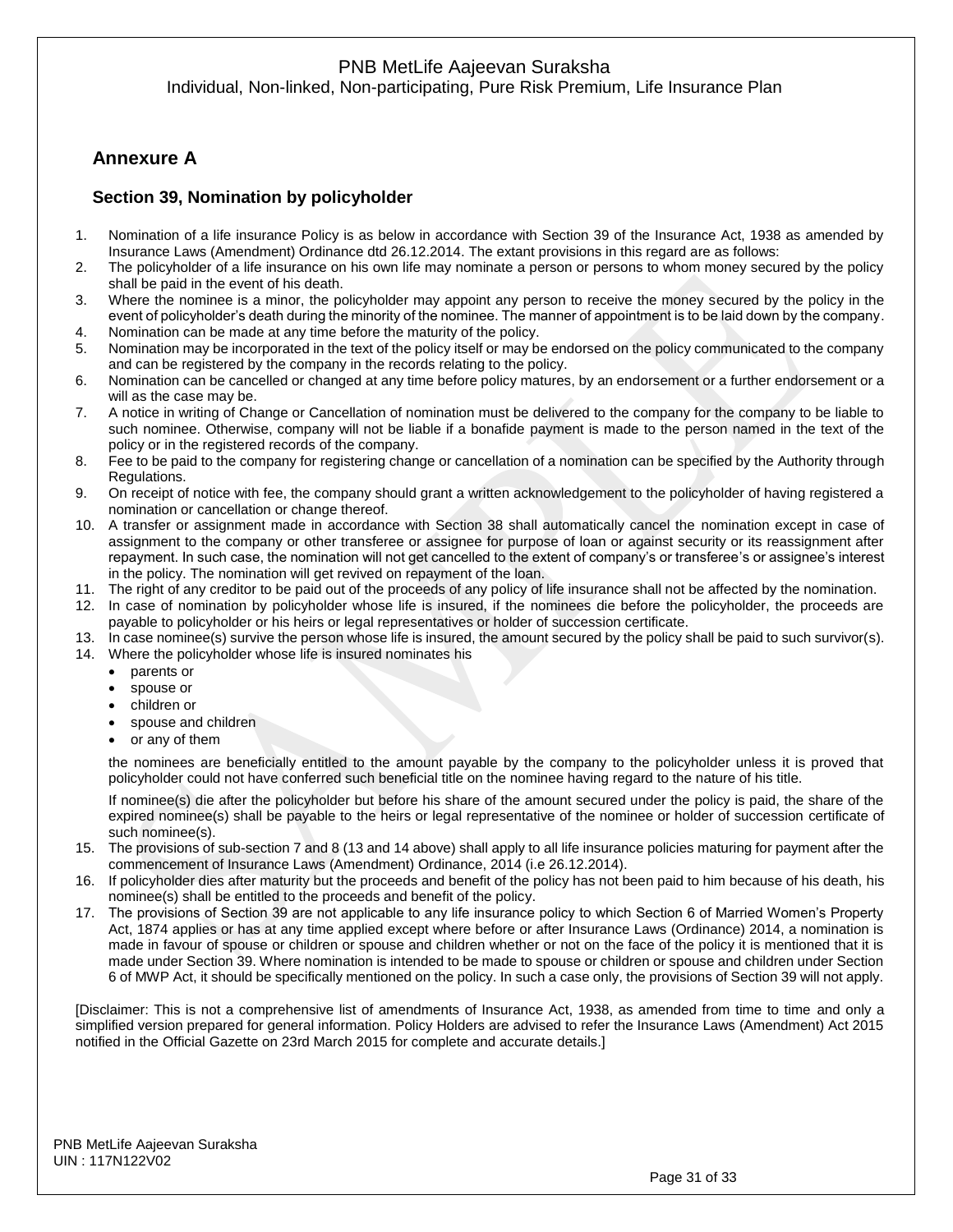Individual, Non-linked, Non-participating, Pure Risk Premium, Life Insurance Plan

# **Section 38, Assignment and Transfer of Insurance Policies**

- 1. Assignment or transfer of a policy should be in accordance with Section 38 of the Insurance Act, 1938 as amended by Insurance Laws (Amendment) Ordinance dated 26.12.2014. The extant provisions in this regard are as follows:
- 2. This policy may be transferred/assigned, wholly or in part, with or without consideration.
- 3. An Assignment may be effected in a policy by an endorsement upon the policy itself or by a separate instrument under notice to the Company.
- 4. The instrument of assignment should indicate the fact of transfer or assignment and the reasons for the assignment or transfer, antecedents of the assignee and terms on which assignment is made.
- 5. The assignment must be signed by the transferor or assignor or duly authorized agent and attested by at least one witness.
- 6. The transfer of assignment shall not be operative as against an company until a notice in writing of the transfer or assignment and either the said endorsement or instrument itself or copy there of certified to be correct by both transferor and transferee or their duly authorized agents have been delivered to the company.
- 7. Fee to be paid for assignment or transfer can be specified by the Authority through Regulations.
- 8. On receipt of notice with fee, the company should Grant a written acknowledgement of receipt of notice. Such notice shall be conclusive evidence against the company of duly receiving the notice.
- 9. If the company maintains one or more places of business, such notices shall be delivered only at the place where the policy is being serviced.
- 10. The company may accept or decline to act upon any transfer or assignment or endorsement, if it has sufficient reasons to believe that it is
	- not bonafide or
	- not in the interest of the policyholder or
	- not in public interest or
	- is for the purpose of trading of the insurance policy.
- 11. Before refusing to act upon endorsement, the Company should record the reasons in writing and communicate the same in writing to Policyholder within 30 days from the date of policyholder giving a notice of transfer or assignment
- 12. In case of refusal to act upon the endorsement by the Company, any person aggrieved by the refusal may prefer a claim to IRDAI within 30 days of receipt of the refusal letter from the Company.
- 13. The priority of claims of persons interested in an insurance policy would depend on the date on which the notices of assignment or transfer is delivered to the company; where there are more than one instruments of transfer or assignment, the priority will depend on dates of delivery of such notices. Any dispute in this regard as to priority should be referred to Authority.
- 14. Every assignment or transfer shall be deemed to be absolute assignment or transfer and the assignee or transferee shall be deemed to be absolute assignee or transferee, except
	- (a) where assignment or transfer is subject to terms and conditions of transfer or assignment OR
	- (b) where the transfer or assignment is made upon condition that
		- (i) the proceeds under the policy shall become payable to policyholder or nominee(s) in the event of assignee or transferee dying before the insured OR
		- (ii) the insured surviving the term of the policy

Such conditional assignee will not be entitled to obtain a loan on policy or surrender the policy. This provision will prevail notwithstanding any law or custom having force of law which is contrary to the above position.

- 15. In other cases, the company shall, subject to terms and conditions of assignment, recognize the transferee or assignee named in the notice as the absolute transferee or assignee and such person
	- shall be subject to all liabilities and equities to which the transferor or assignor was subject to at the date of transfer or assignment and
	- may institute any proceedings in relation to the policy
	- obtain loan under the policy or surrender the policy without obtaining the consent of the transferor or assignor or making him a party to the proceedings

Any rights and remedies of an assignee or transferee of a life insurance policy under an assignment or transfer effected before commencement of the Insurance Laws (Amendment) Ordinance, 2014 shall not be affected by this section.

[Disclaimer: This is not a comprehensive list of amendments of Insurance Act, 1938, as amended from time to time and only a simplified version prepared for general information. Policy Holders are advised to refer the Insurance Laws (Amendment) Act 2015 notified in the Official Gazette on 23rd March 2015 for complete and accurate details.]